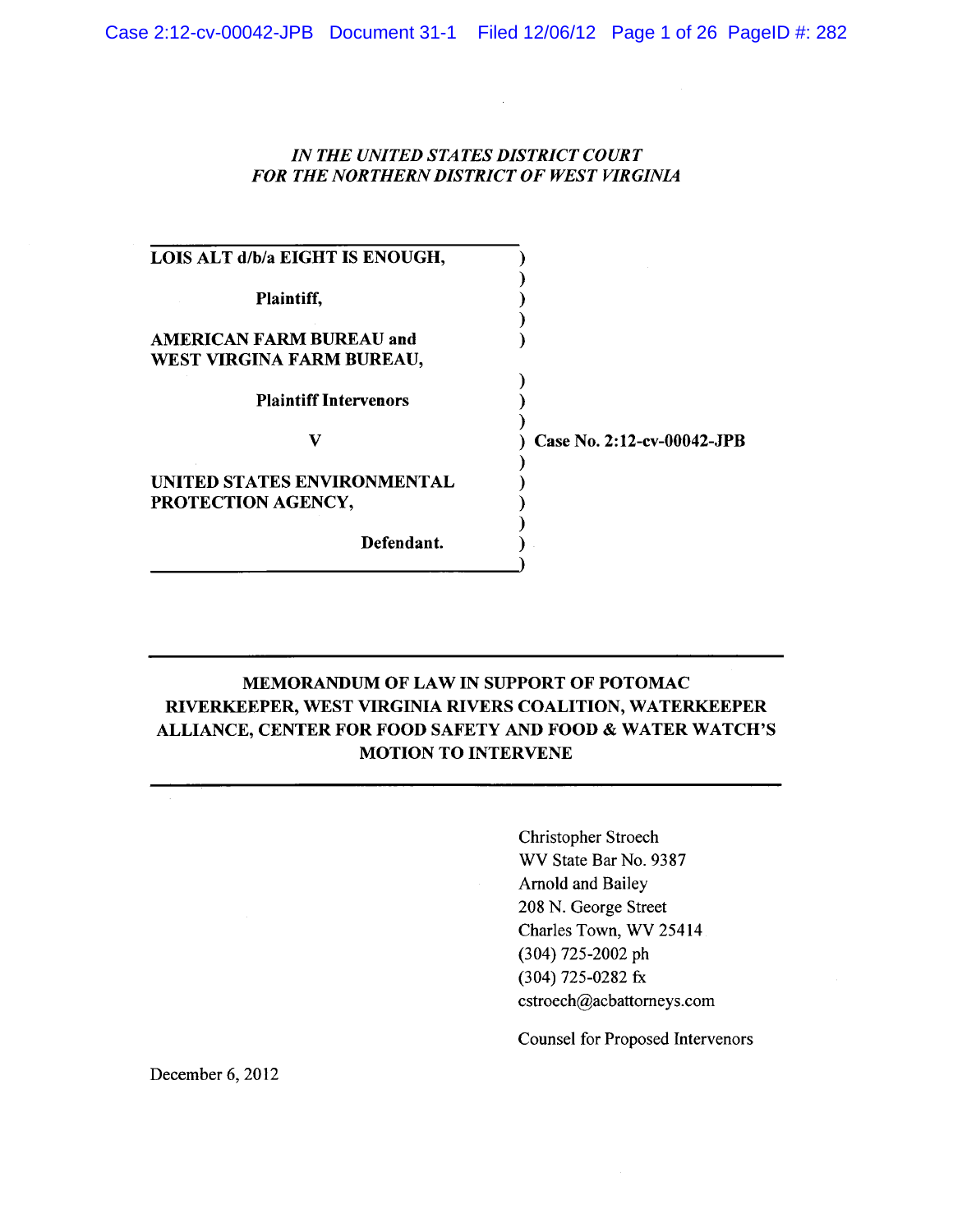Susan J. Kraham\* Columbia Environmental Law Clinic Morningside Heights Legal Service 435 West 116<sup>th</sup> Street New York, NY 10027  $(212)$  854-4291 ph  $(212)$  854-3554 fx skraha@law.columbia.edu

Counsel for Potomac Riverkeeper, Inc. and West Virginia Rivers Coalition

Eve C. Gartner\* Earthjustice 156 William Street, Suite 800 New York, NY 10038  $(212)$  845-7381 ph  $(212)$  918-1556 fx egartner@earthjustice.org

Kelly Hunter Foster\* Waterkeeper Alliance, Inc. P.O. Box 4483 Tulsa, OK 74159  $(212)$  747-0622 ph  $(212)$  747-0611 fx kfoster  $\omega$  waterkeeper.org

Counsel for Waterkeeper Alliance, Inc.

Paige Tomaselli\* Elisabeth Holmes\* Center for Food Safety 303 Sacramento Street, 2<sup>nd</sup> Floor San Francisco, CA 94111 (415) 826-2770 ph  $(415)$  826-0507 fx ptomaselli@centerforfoodsafety.org eholmes@centerforfoodsafety.org

Counsel for Center for Food Safety and Food and Water Watch

\* Motion to appear pro hac vice pending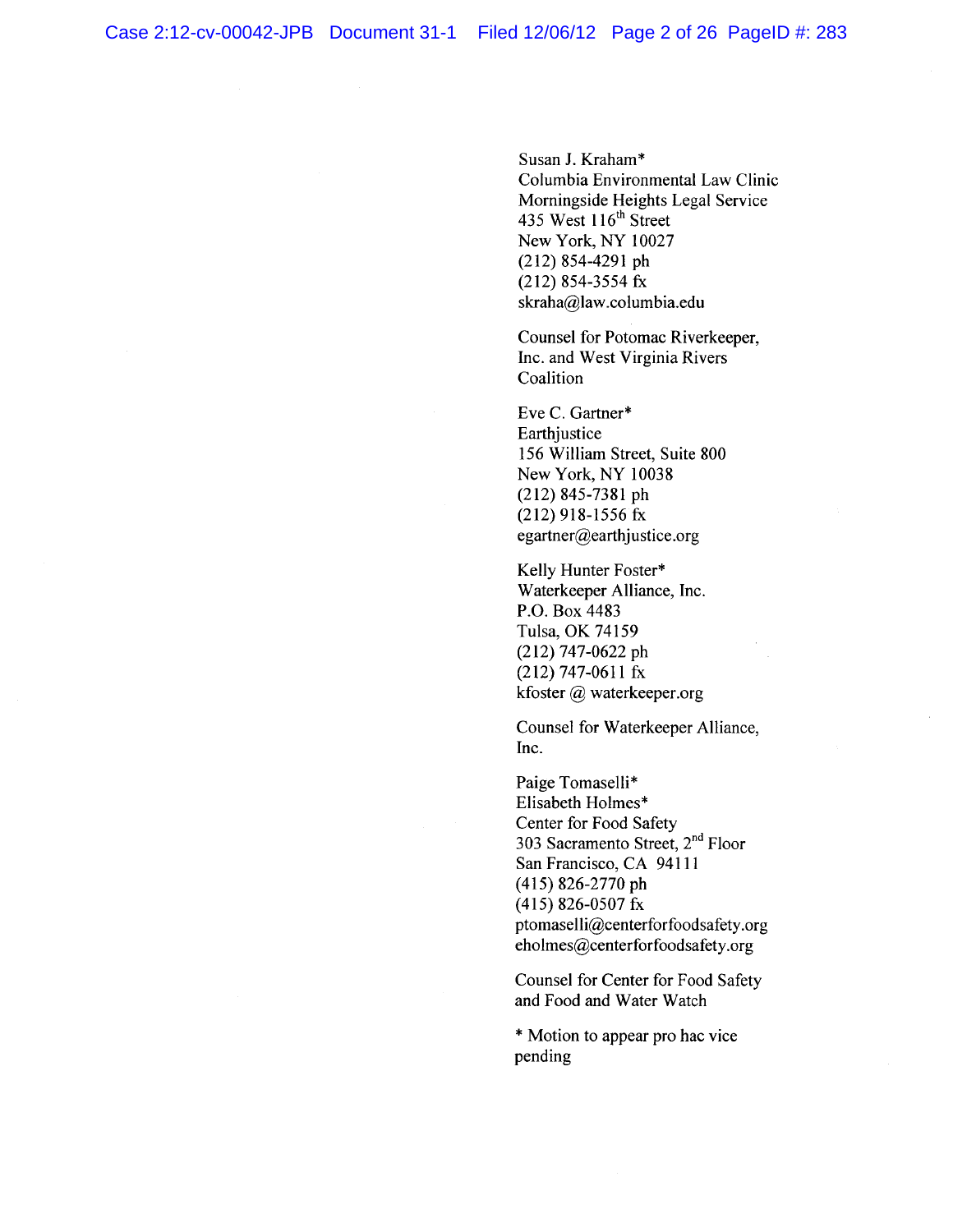# **TABLE OF CONTENTS**

| I: PROPOSED INTERVENORS SHOULD BE GRANTED INTERVENTION AS OF                           |
|----------------------------------------------------------------------------------------|
|                                                                                        |
| B. The Proposed Intervenors Have an Interest Related to the Subject of this Action  11 |
| C. The Disposition of This Action may Impair or Impede Proposed Intervenors' Ability   |
| D. Proposed Intervenors' Interests Are Not Adequately Represented by the Existing      |
| II: IN THE ALTERNATIVE, PROPOSED INTERVENORS SHOULD BE GRANTED                         |
|                                                                                        |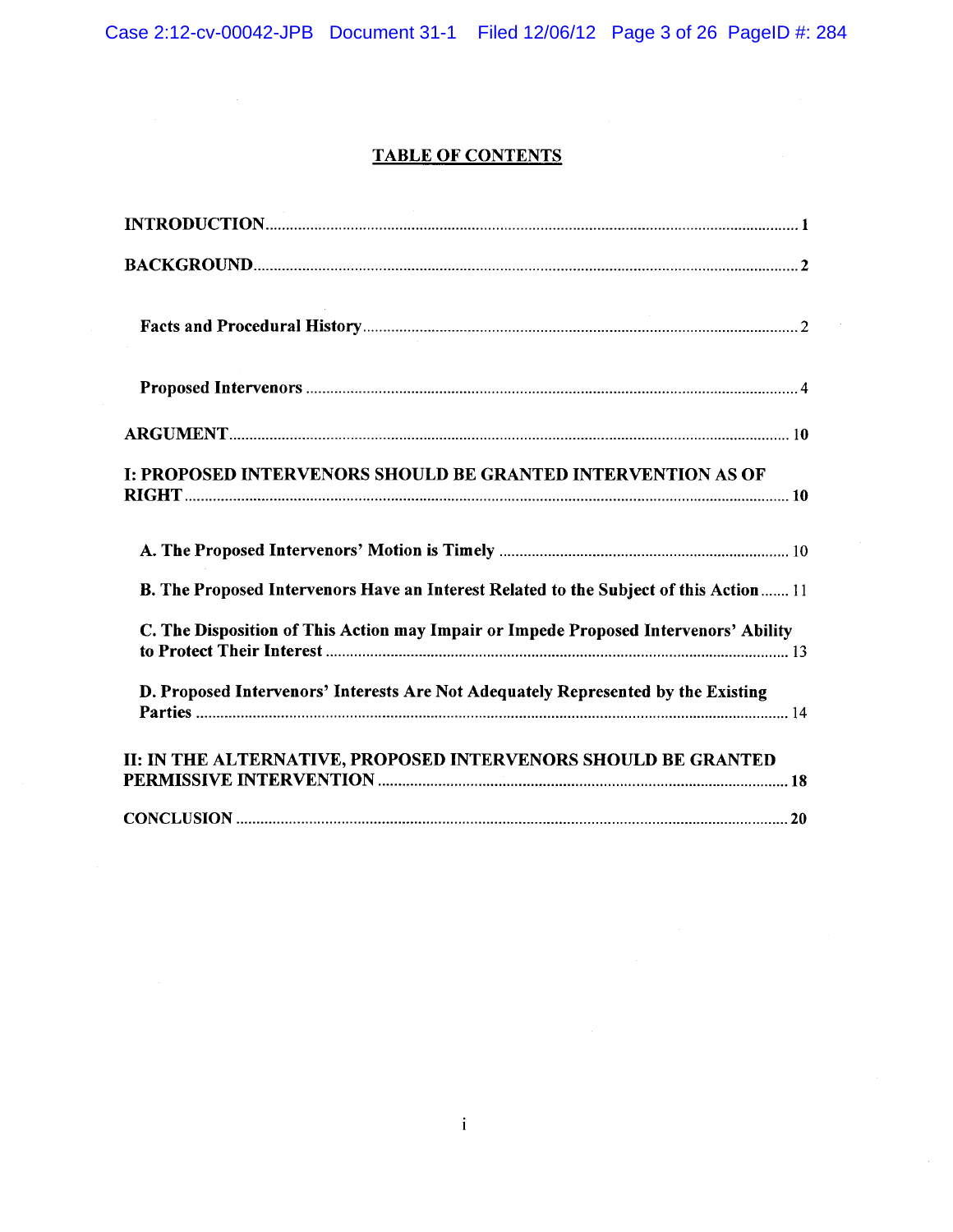Case 2:12-cv-00042-JPB Document 31-1 Filed 12/06/12 Page 4 of 26 PageID #: 285

# **TABLE OF AUTHORITIES**

# **Cases**

| Brennan v. N.Y.C. Bd. of Educ.,<br><b>Carl Community</b> |
|----------------------------------------------------------|
|                                                          |
| Capacchione v. Charlotte-Mecklenburg Bd. of Educ.,       |
|                                                          |
| County of San Miguel, Colo. v. MacDonald,                |
|                                                          |
| Dimond v. Dist. of Columbia,                             |
|                                                          |
| Donaldson v. United States,                              |
|                                                          |
| Feller v. Brock,                                         |
|                                                          |
| Fund for Animals, Inc. v. Norton,                        |
|                                                          |
| Geico Gen. Ins. Co. v. Shurak, No. 5:05-CV-179,          |
|                                                          |
| Hill v. Western Elec. Co.,                               |
|                                                          |
| In re Sierra Club,                                       |
|                                                          |
| Lane v. Bethlehem Steel Corp.,                           |
|                                                          |
| McDonald v. E. J. Lavino Co.,                            |
|                                                          |
| National Pork Producers Council v. EPA,                  |
|                                                          |
| Nuesse v. Camp,                                          |
|                                                          |
| Ohio Valley Envtl. Coalition v. Horinko,                 |
|                                                          |
| Rich v. KIS California, Inc.,                            |
|                                                          |
| Shenandoah Riverkeeper v. Ox Paperboard, LLC,            |
|                                                          |
| Sierra Club v. Espy,                                     |
| 11                                                       |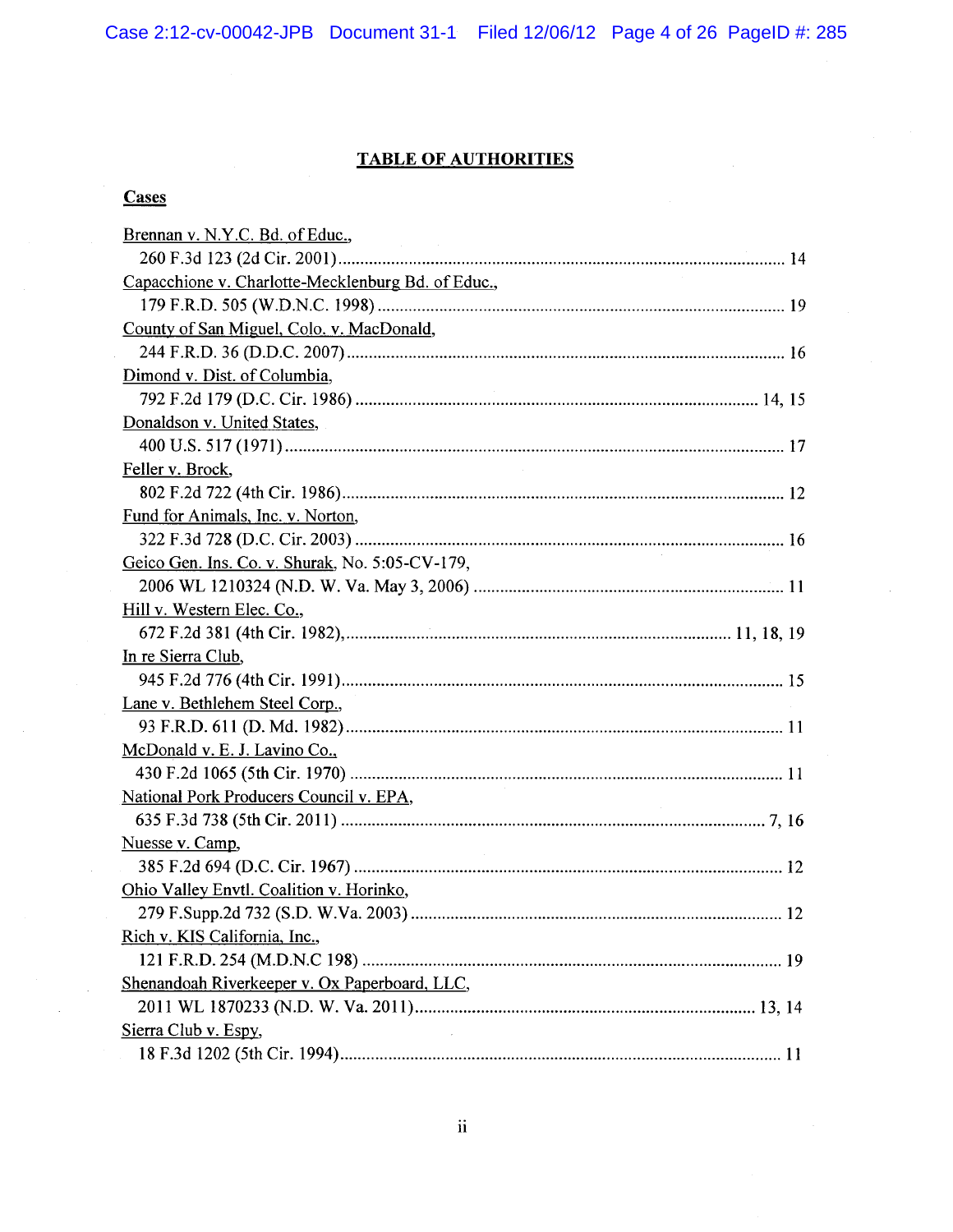| Sierra Club v. Glickman,           |
|------------------------------------|
|                                    |
| Sierra Club v. Robertson,          |
|                                    |
| Smith v. Pennington,               |
|                                    |
| Teague v. Bakker,                  |
|                                    |
| Trbovich v. United Mine Workers,   |
|                                    |
| U.S. v. Exxonmobil Corp.,          |
|                                    |
| Waterkeeper Alliance, Inc. v. EPA, |
|                                    |

# **Statutes**

 $\ddot{\phantom{1}}$ 

# **Rules**

# **Regulations**

 $\bar{\bar{z}}$ 

|--|--|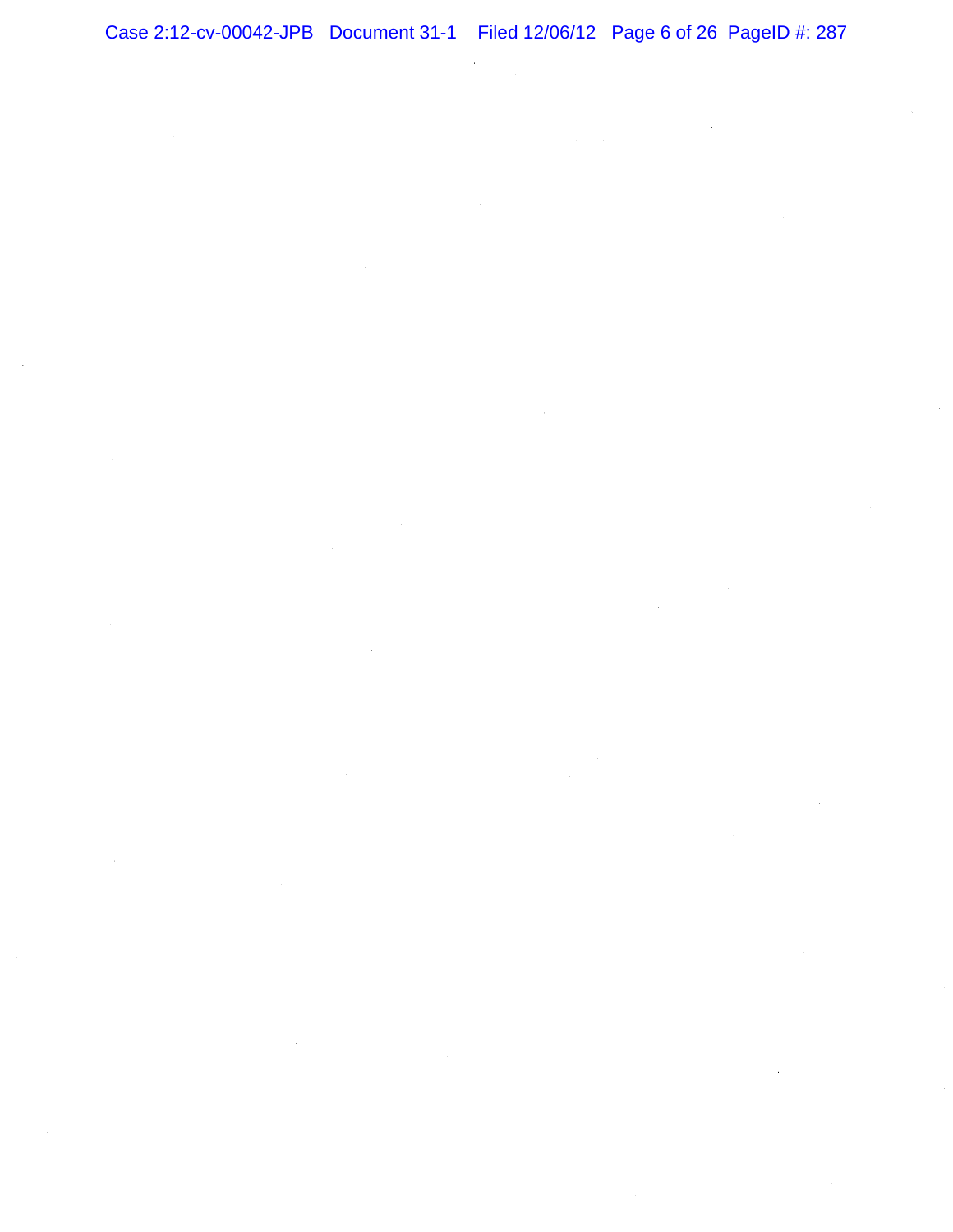#### **INTRODUCTION**

Pursuant to Rule 24 of the Federal Rules of Civil Procedure, the Potomac Riverkeeper, West Virginia Rivers Coalition, Waterkeeper Alliance, Food & Water Watch, and the Center for Food Safety (collectively "Proposed Intervenors") move to intervene jointly<sup>1</sup> as Defendant-Intervenors in the above-referenced action. Plaintiff Lois Alt, the owner of a concentrated animal feeding operation ("CAFO") in the Potomac River watershed, challenges the U.S. Environmental Protection Agency's ("EPA") authority to issue an Administrative Compliance Order requiring Ms. Alt to apply for a National Pollutant Discharge Elimination System ("NPDES") permit under Sections 301 and 402 of the Clean Water Act ("CWA"), 33 U.S.C. §§1311(a) and 1342, for the discharge of manure and other pollutants from her CAFO into the navigable waters of the United States.

As organizations dedicated to protecting the health and safety of local water ways and the food and drinking water they supply through litigation, engagement, and advocacy, Proposed Intervenors have a significant interest in the effective monitoring and regulation of pollutants discharged from CAFOs. Affidavit of Brent Walls (hereinafter "Walls Aff.") [8; Affidavit of Marc A. Yaggi (hereinafter "Yaggi Aff.") 11 5-7; Affidavit of Andrew Kimbrell (hereinafter "Kimbrell Aff.") [3; Affidavit of Wenonah Hauter (hereinafter "Hauter Aff.") [5 Affidavit of Ed Gertler (hereinafter "Gertler Aff.") ¶¶ 4-6, 16-17. Cumulatively, CAFOs produce an estimated 300 million tons of untreated manure per year, much of which flows into the nation's navigable waters, contaminating waters with fecal coliform bacteria and causing algal blooms which foul and deoxygenate the water, endangering human health and aquatic life. Yaggi Aff. 10; Gertler Aff. 116. The Potomac River and the interconnected creeks and streams into which

<sup>&</sup>lt;sup>1</sup> Proposed Intervenors intend to participate as one party, submitting only one pleading and brief on behalf of intervenors collectively.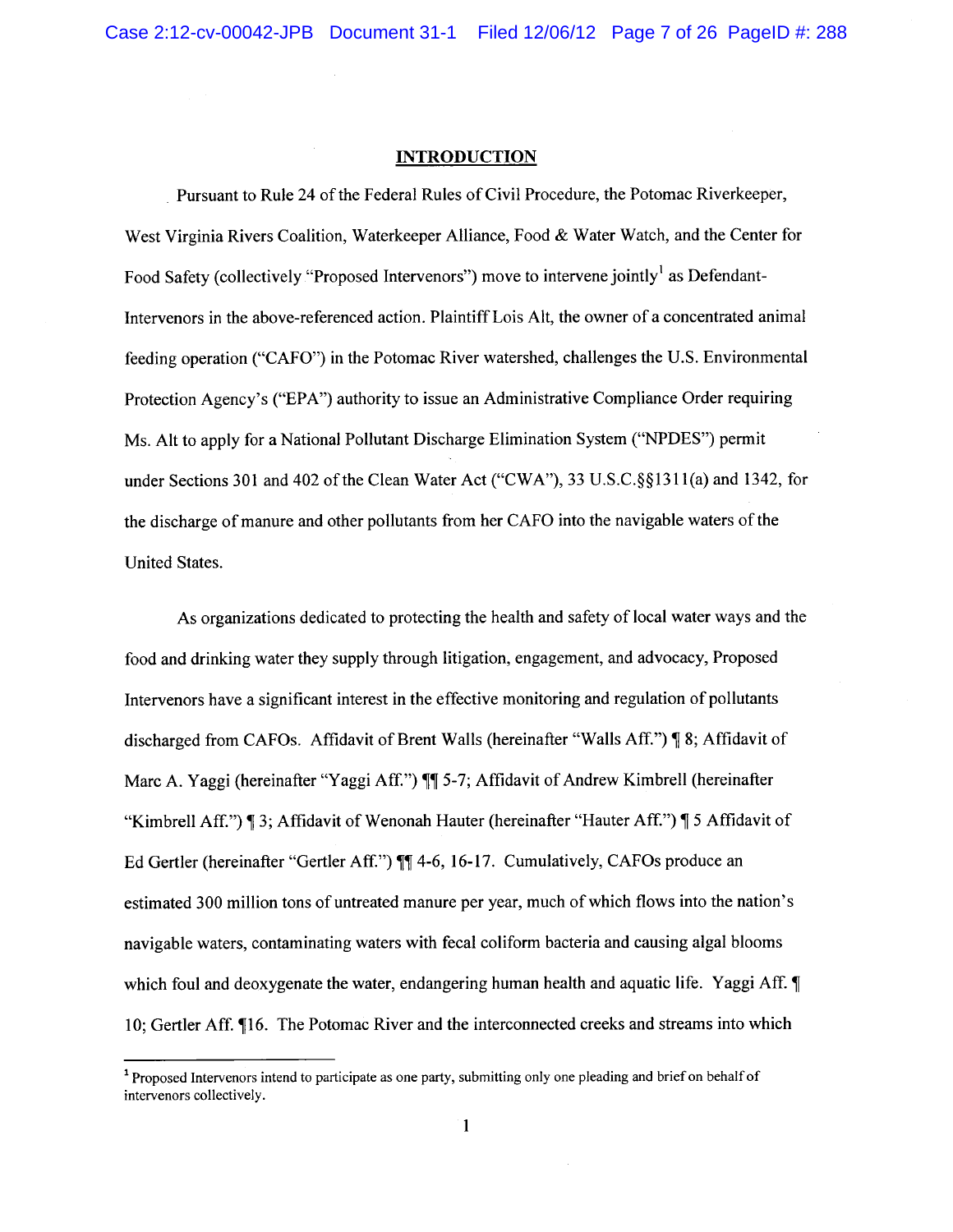run-off from the Plaintiff's CAFO discharges are already experiencing large fish kills and algal blooms. Walls Aff.  $\P$ , 11, 12; Gertler Aff.  $\P$ 16. These events adversely impact the ability of many of Proposed Intervenors' members to pursue their livelihoods, fish, swim, recreate, and obtain drinking water from their local waterways. Walls Aff.  $\P$ [9, 12, 16; Gertler Aff.  $\P$ [13, 16, 18.

Plaintiff and the Plaintiff Intervenors, American Farm Bureau Federation and West Virginia Farm Bureau, have asserted an impermissible interpretation of the CWA's "agricultural" stormwater exemption" that, if accepted by this court, would substantially undermine the EPA's statutorily mandated obligation to regulate discharges from CAFOs. For 40 years, Proposed Intervenors have relied on the extent of the EPA's regulatory authority over CAFOs in order to monitor the discharge of waters into the rivers, to advocate for strong regulatory policies at the EPA, to work with CAFOs to mitigate the impact of discharges, and to initiate citizen-suits against CAFOs that violate the CWA. Yaggi Aff.  $\P$  14, 15; Walls Aff.  $\P$  19; Kimbrell  $\P$  7. The outcome of this action will directly impact the ability of the Proposed Intervenors to pursue their core missions and advocate on behalf of their members.

For these reasons, the Court should grant the Proposed Intervenors' motion to Intervene in this action to protect their interests.

#### **BACKGROUND**

### **Facts and Procedural History**

The Alt CAFO raises more than  $125,000$  chickens each year. Complaint  $\S$  23. These chickens produce substantial volumes of urine and feces, which fall to the floor of the poultry houses, contaminating the bedding (wood shavings and saw dust) that lines the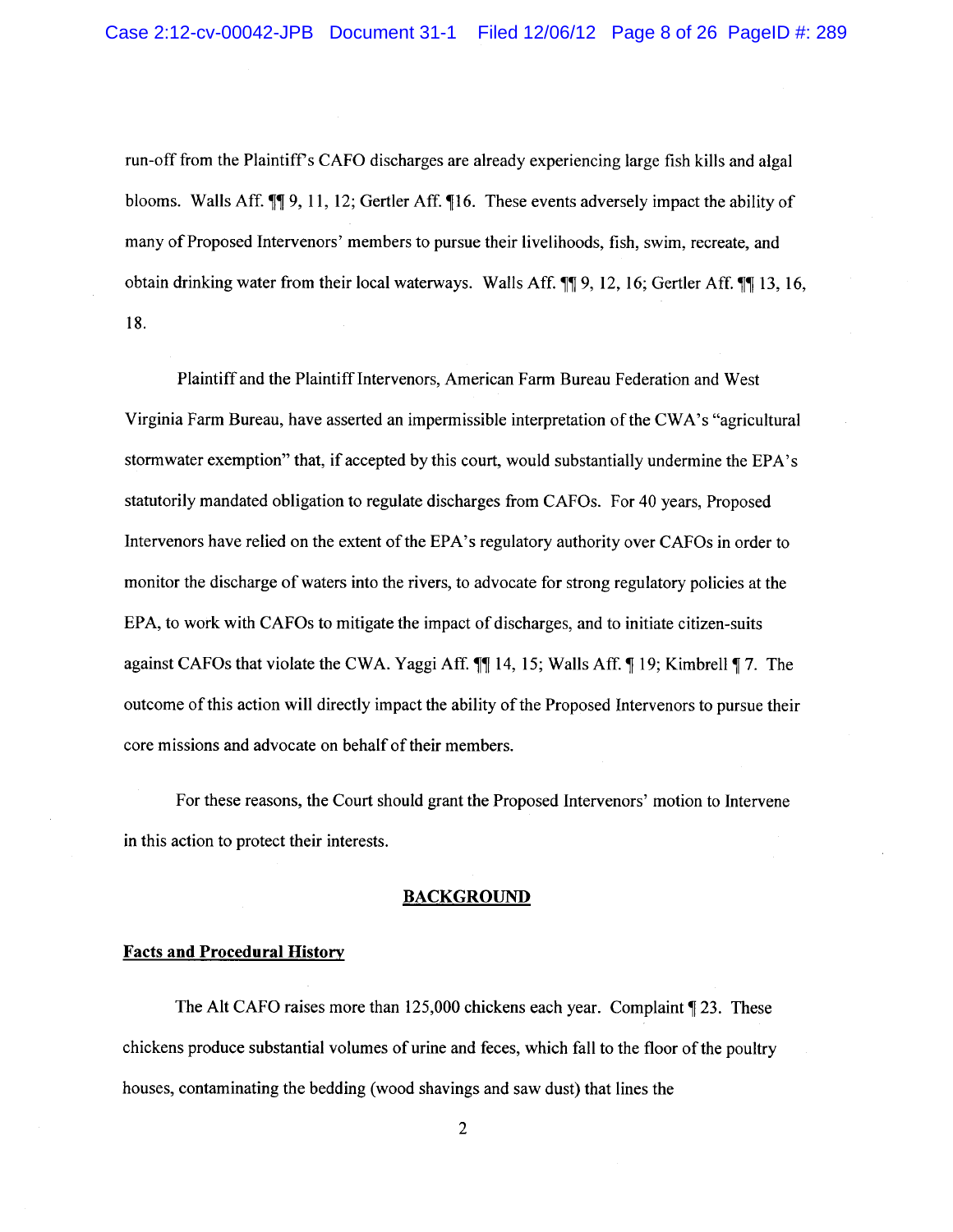floor. Id. According to Plaintiff, the excrement-contaminated bedding, known as "litter," remains in place for about a year. Complaint  $\P$  23, 25. Because of the buildup of large amounts of fecal matter and other waste inside the poultry houses, and the resulting toxic gases, the houses are ventilated by large fans, which blow out the interior air. November 14, 2011 Findings of Violation and Order for Compliance ("Order") [23. Waste-contaminated litter blown from these fans, along with spilled manure, accumulated on the ground outside the henhouses where it was exposed to stormwater runoff. Order at  $\P$ [23, 24. As EPA found in its Order, and which Plaintiff does not contest, the manure and associated pollutants generated and deposited on the ground at the Alt CAFO end up in nearby surface waters. Order at  $\sqrt{23}$ , 24.

In the Order, the EPA found that Plaintiff had violated Section 301 of the CWA, 33 U.S.C.  $\S$  1311, and its implementing regulations at 40 CFR  $\S$  122.12, by discharging pollutants from a point source, through manmade ditches, into Mudlick Run, a water of the United States. Order 30, 33  $\P$  1. Based on these findings, the EPA concluded that Plaintiff was violating Section 301 of the CWA and required Plaintiff to apply for a NPDES permit.

Plaintiff refused to apply for a permit and—although the EPA has not sought to enforce the Administrative Compliance Order—on June 14, 2012, Plaintiff Alt filed this action challenging EPA's authority to issue the order. Plaintiff seeks a declaration that EPA's actions are arbitrary and capricious, or contrary to law and in excess of EPA's authority on the basis of its assertion that discharges of pollutant from the Alt CAFO are "agricultural storm water," exempt from NPDES permitting requirements. *Id*  $\P$  51-53. Plaintiff has advised the Court that she "does not intend to challenge the EPA's factual conclusion in the [Order] concerning the runoff of manure and other pollutants from Plaintiff's facility, via storm water, to waters of the United States without an NPDES permit[.]" Joint Mtg. Rpt. 2. Rather, Plaintiff and Plaintiff

3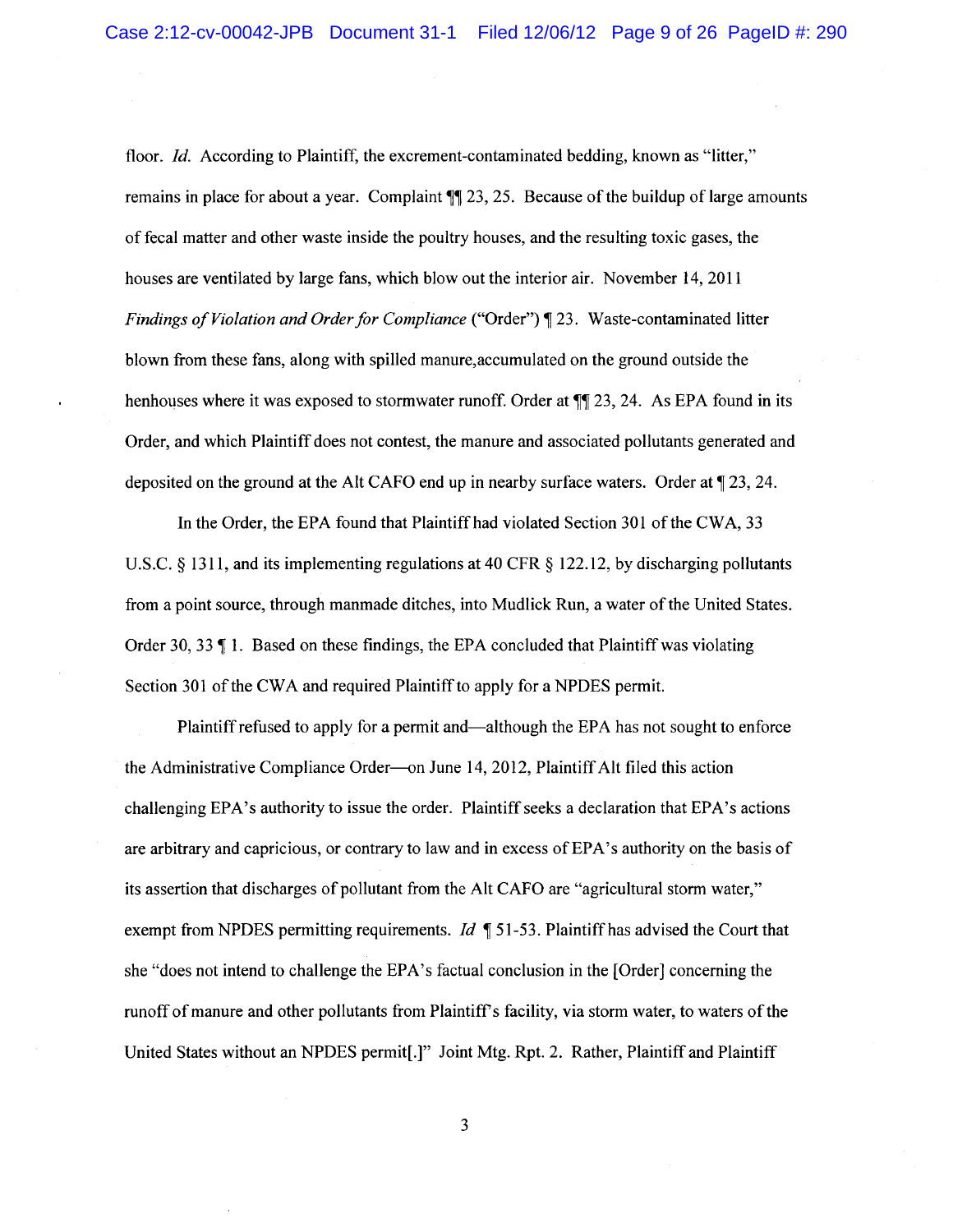Intervenors have advised the Court that they "solely intend[] to challenge EPA's legal conclusion that such runoff constitutes a regulated discharge under the CWA, and that Plaintiff must therefore apply for an NPDES permit."  $Id$ , and  $id$  at 1 n.1.

On October 9, 2012, pursuant to Fed. R. Civ. P. 24, this Court permitted the American Farm Bureau Federation and the West Virginia Farm Bureau to intervene. Order Granting American Farm Bureau Federation and West Virginia Farm Bureau's Motion to Intervene (hereinafter "Intervention Order"). In doing so, the Court recognized that its final ruling in this case is likely to determine the "legal obligations" of "virtually every large CAFO," which the court found "would arise automatically from [its] ruling in this case, and "would not depend on other facts unique to their operations." *Id.* at 9. Proposed Intervenors now move to intervene because their local and national interests are impacted by this Court's determination of these legal obligations.

#### **Proposed Intervenors**

Proposed Intervenors have a strong and direct interest in ensuring that the CWA continues to provide protection for waterways and that the EPA retains jurisdiction to regulate discharges from highly polluting large-scale agricultural operations, such as the Alt CAFO and other CAFOs that may be affected by the court's ruling in this matter. CAFOs are defined as point sources of pollution under Section 502(14) of the CWA, 33 U.S.C. § 1362(14). The large volume of waste generated by these operations has caused widespread pollution of adjacent waterbodies across the country, including the Potomac River watershed, and has significantly impaired the value and use of the waterbodies for recreation, drinking water, aesthetic enjoyment, commercial and recreational fishing, aquatic life propagation, and other valuable public uses. Walls Aff. ¶ 9. These impacts are of great concern to all Proposed Intervenors,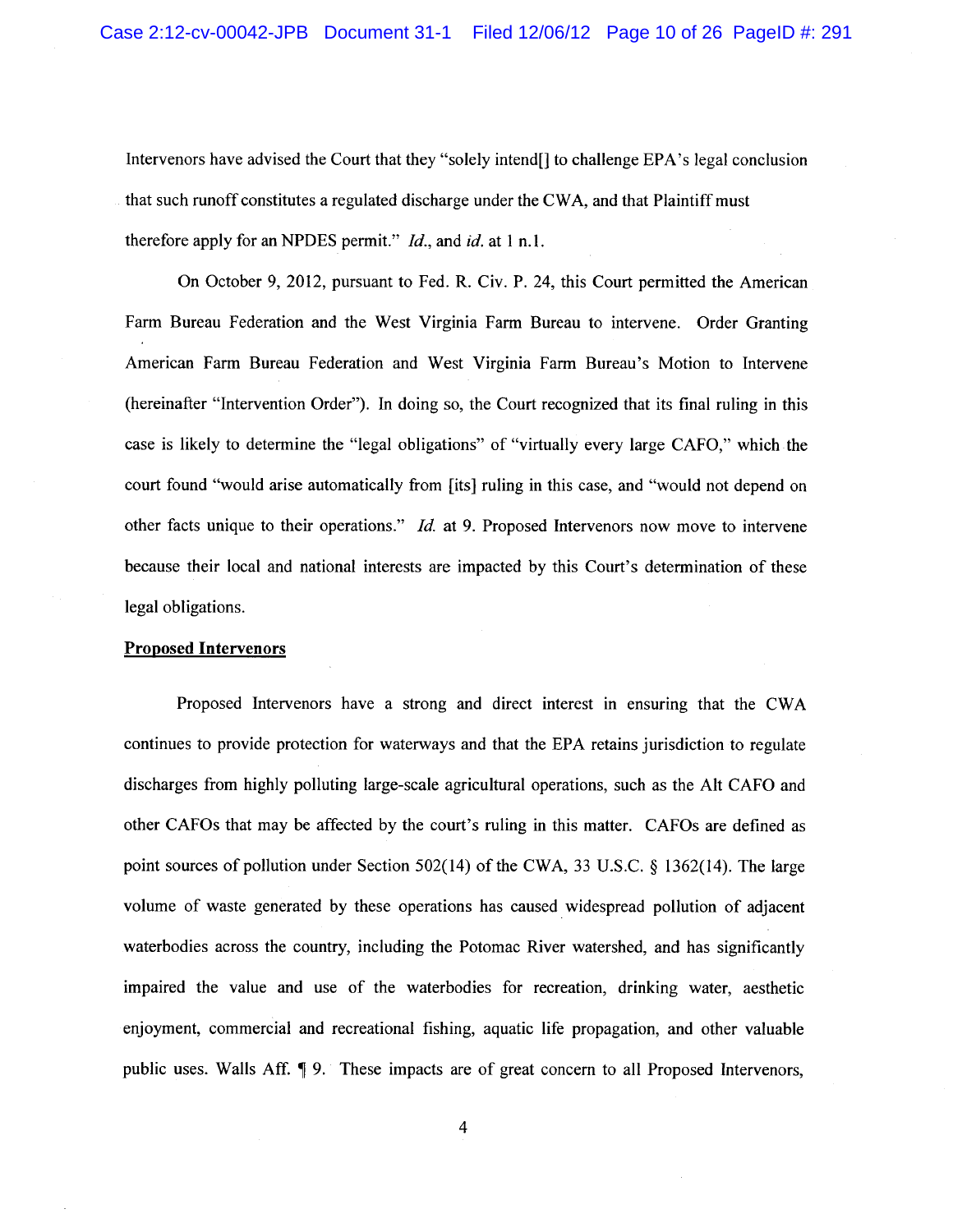whose interests range from protecting the Potomac Watershed for affected businesses, drinking water, fishing, and recreation, to ensuring that the food we eat is safe for consumption. Walls Aff. ¶ 8; Yaggi Aff. ¶ 5-7; Gertler Aff. ¶ 4-5; Kimbrell Aff. ¶ 3; Hauter Aff. ¶ 5.

The Potomac Riverkeeper is a non-profit organization dedicated to the preservation and protection of water quality in the Potomac River and its watershed. Walls Aff. [8.] The organization seeks to protect the health and safety of the watershed's roughly five million residents, to preserve the health of the aquatic life in the river and its tributaries, and to preserve the scenic and recreational resources throughout the watershed. Id. The organization has over 2500 members throughout the four states and the District of Columbia that comprise the Potomac watershed. *Id.*  $\P$  13. The Potomac River Watershed is a source of drinking water for nearly five million people. *Id.*  $\sqrt{6}$ . It provides habitat for aquatic life such as crabs, oysters and smallmouth bass, all of which are threatened by pollution. *Id.* ¶¶ 9, 18. Many of Potomac Waterkeepers members rely on the Potomac watershed for business, recreational activities such as boating and swimming, and drinking water. *Id.*  $\P$  14. For example, Brent Walls, the manager of the Potomac Riverkeeper, routinely paddles the South Branch Potomac along with many other tributaries of the Potomac River. *Id.*  $\llbracket 5$ . Specifically, he participates in a biannual paddle to assess the conditions of the river for the presence of algal blooms and the habitat conditions of the stream bed. Id. He has also participated in stream cleanups in this section of the river in summer of 2011 and 2012. Id. Similarly, Jeff Kelble, the Shenandoah Riverkeeper, a program of the Potomac Riverkeeper, is a former professional fishing guide on the Shenandoah River. Affidavit of Jeff Kelble (hereinafter "Kelble Aff.") ¶ 2, 14. After a large fish kill in the Shenanandoah River in 2004 and 2005, he found it unfeasible to continue his guide business. *Id.*  $\P$  14, 16.

5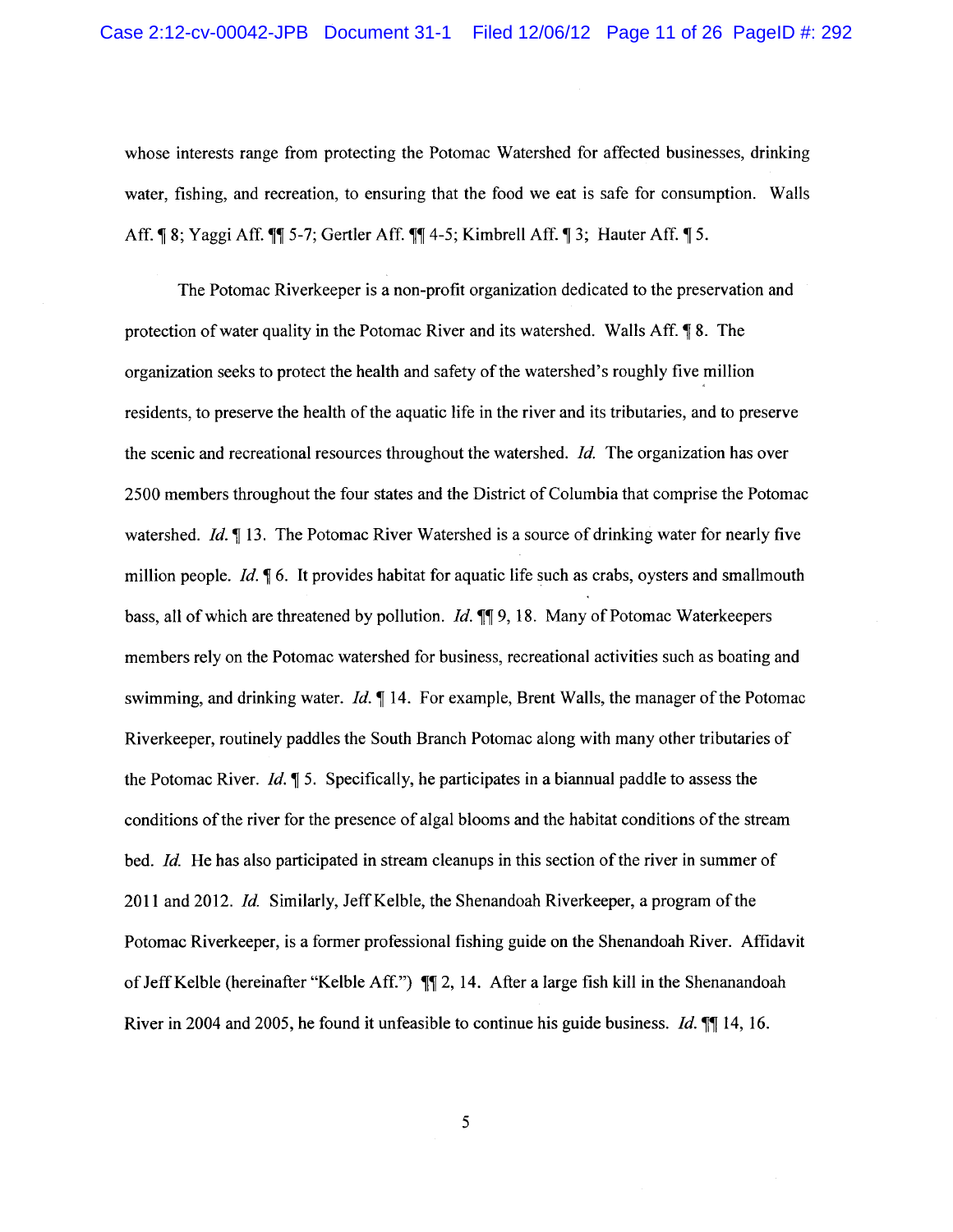The West Virginia Rivers Coalition (WVRC) is an organization whose mission is to seek the conservation and restoration of West Virginia's Rivers and Streams. Gertler Aff. 14. There are over 2,500 supporters, many of whom live in West Virginia and use the waterways to fish paddle and swim. *Id.*  $\P$  7. The coalition keeps its supporters and the general public aware of water conditions, fishing conditions and consumption advisories. Id. 15. Additionally, WVRC seeks to achieve clean water by improving public participation in the permitting process and helping dischargers better comply with their existing permits.  $Id. \P 6$ . WVRC also supports watershed organizations and the public by answering questions and helping with permit reviews, focusing specifically on National Pollutant Discharge Elimination permits for discharges into the state's waterways. Id. Members of WVRC often use the Potomac Watershed. Id. 17. For example Ed Gertler, a member of WVRC since its inception and a board member for the past 10 years, has canoed in the Potomac for 50 years.  $Id \P 10$ . He has canoed in various parts of the river as recently as this past summer and specifically he has canoed in the "Trough" near the Alt farm within the last ten years. *Id*.  $\P\P$  10-11.

Waterkeeper Alliance is an international environmental membership organization with over 7,500 individual members and more than 200 organizational members--including Potomac Riverkeeper--who are individual river-, bay-, and sound-keeper organizations that collectively protect more than 1.5 million square miles of watersheds across the globe. Yaggi Aff. 114-6. Some of Waterkeeper Alliance's individual members live, work, and recreate near and on the Potomac River. Id. ¶ 8. A key part of the mission of Waterkeeper Alliance and its members is to protect watersheds from the pollution discharged by large-scale industrial livestock production facilities, such as the Alt CAFO. Id. 12. The Clean Water Act is the primary tool on which Waterkeeper Alliance and its members rely to protect waterways from CAFO pollution. Id. ¶ 14.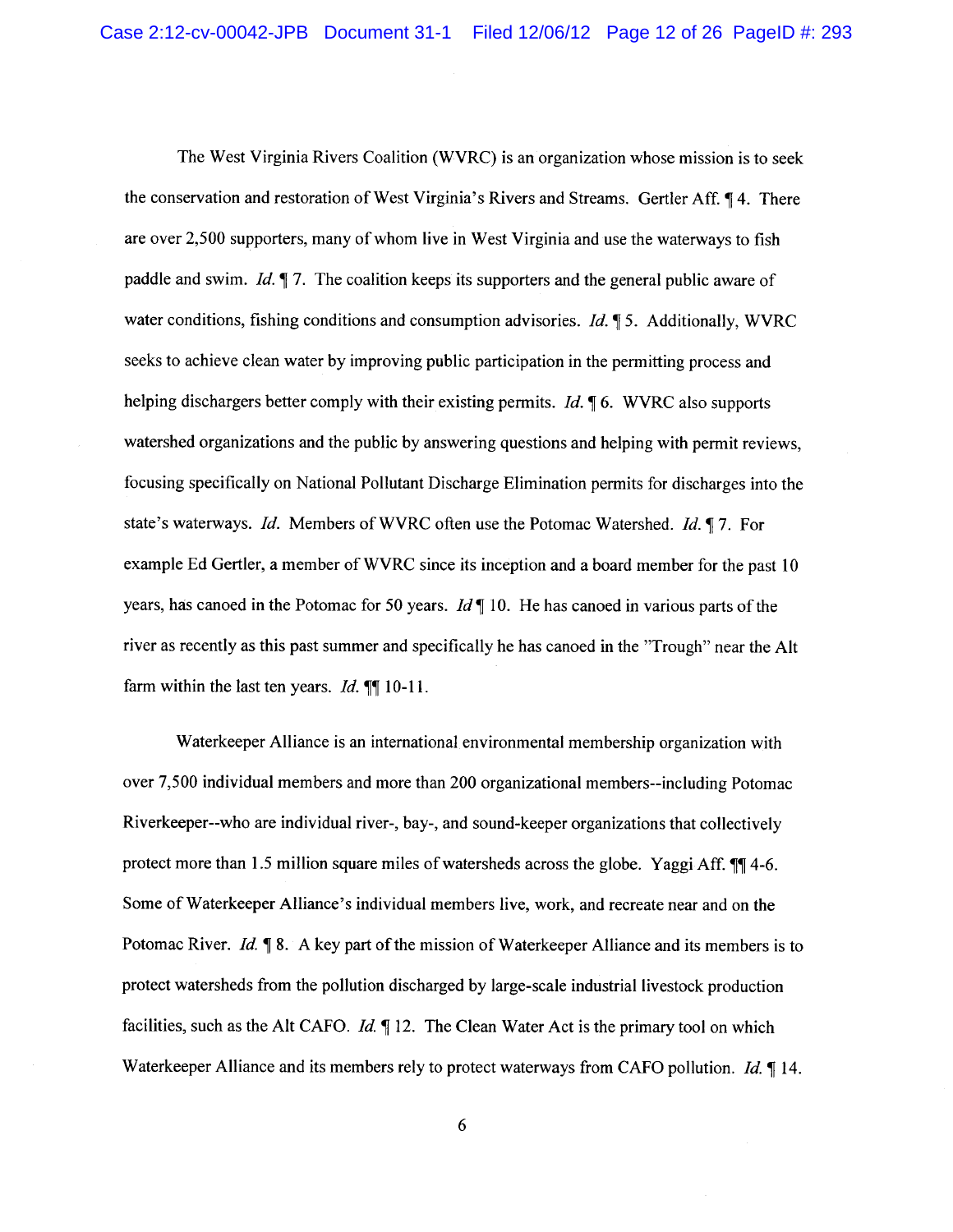Waterkeeper Alliance and its member organizations often bring litigation to ensure, among other things, that: regulations implemented under the CWA are as stringent as the statute intends; facilities, like the Alt CAFO, that discharge pollutants into waterways operate under NPDES permits; and discharging facilities comply with the terms of their permits. *Id.*  $\P$  15. Waterkeeper Alliance has participated in all of the key litigation relating to the scope of federal regulation of CAFOs. Id. See National Pork Producers Council v. EPA, 635 F.3d 738 (5th Cir. 2011) (Waterkeeper Alliance was an intervenor); Waterkeeper Alliance, Inc. v. EPA, 399 F.3d 486 (2d) Cir. 2005) (Waterkeeper was a petitioner). In addition, Waterkeeper Alliance and some of its member organizations are currently parties in several lawsuits against particular CAFOs, where the legal question  $-$  as in this case  $-$  is whether the CAFO must operate under a NPDES permit because it is discharging pollutants into navigable waters. Id. See, e.g., North Carolina Environmental Justice Network v. Taylor Finishing Inc., No. 4:2012cv00154 (pending E.D.N.C.) (Waterkeeper Alliance and one of its member organizations, the Neuse River Foundation, are plaintiffs in Clean Water Act litigation against CAFO); Waterkeeper Alliance v. Hudson Farm, No. 1:10-cv000487-WMN (pending D. Md.) (Waterkeeper Alliance is a plaintiff); Rose Acre Farms, Inc. v. Department of Environment and Natural Resources, No. 12 CVS 10---- (pending N.C. Superior Court Hyde County) (Waterkeeper Alliance and one of its member organizations, Pamlico-Tar River Foundation, are intervenors). Waterkeeper Alliance and its members have a direct interest in the outcome of this case, as a legal determination about the scope of the agricultural stormwater discharge exemption  $-$  the legal issue presented here  $-$  could have precedential effect on the other related cases to which it is currently party and which are pending within this Circuit. *Id.*  $\blacksquare$  16. Moreover, given the participation of Waterkeeper Alliance in so much litigation related to the regulation of CAFOs under the CWA, it has, as this Court observed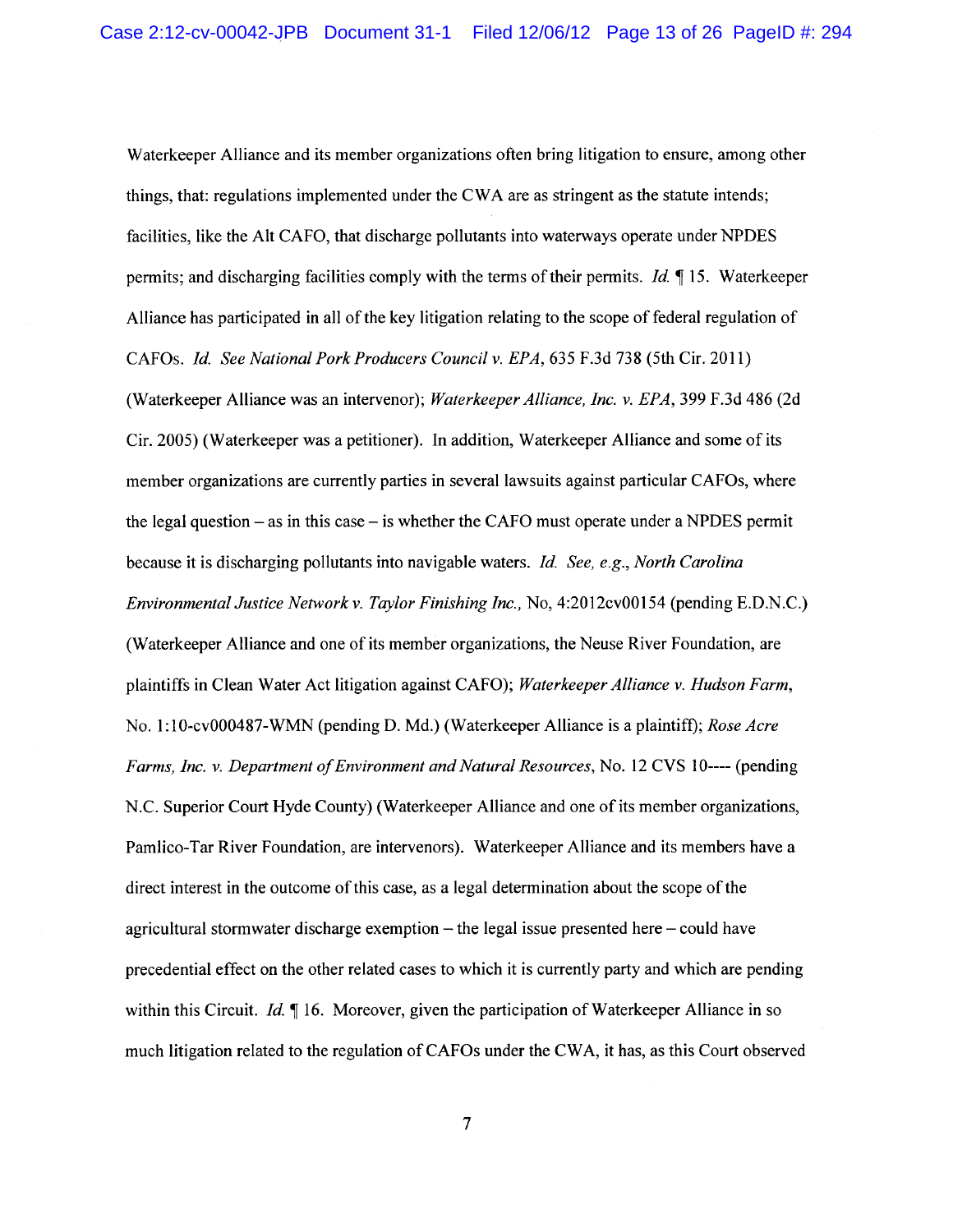with respect to the Farm Bureaus, particular expertise in the legal issues at hand and is "in a position to provide a comprehensive view of the legal and factual context" of the issues presented in this case. *Id.* See Intervention Order, at 14.

The Potomac Riverkeeper, The West Virginia Rivers Coalition and the Waterkeeper Alliance, and their members who live, work and recreate in the Potomac River watershed have a critical interest in participating in a case that may affect the levels of pollution in waters they use and protect, define the extent of their ability to challenge discharges through citizen suits under the CWA and constrain EPA's authority and jurisdiction to regulate the discharge of of manure and other pollutants from CAFOs.

Proposed Intervenor Center for Food Safety is a non-profit public interest organization dedicated to protecting consumers from harmful food-production operations. Kimbrell Aff. 13. Center for Food Safety focuses on educating the public, petitioning the government, and bringing legal actions to ensure that food production operations meet all applicable health and safety requirements. Id. 11 6, 7, 13. Center for Food Safety and its members are impacted by CAFO operations through the destructive effects of pollution discharge into public waterways which affects the suitability of fish in these waterways for consumption. *Id.*  $\P$  10-12. Thousands of Center for Food Safety members live, work, recreate, grow food in, and consume food and water from the Potomac Watershed. Id. ¶ 8.

Proposed Intervenor Food & Water Watch is a consumer advocacy non-governmental organization dedicated to ensuring that food, water, and fish consumed by Americans is safe and accessible. Hauter Aff.  $\P$  4. To this end, Food & Water Watch regularly lobbies lawmakers, participates in administrative rule-making, and brings citizen suits to protect the quality of and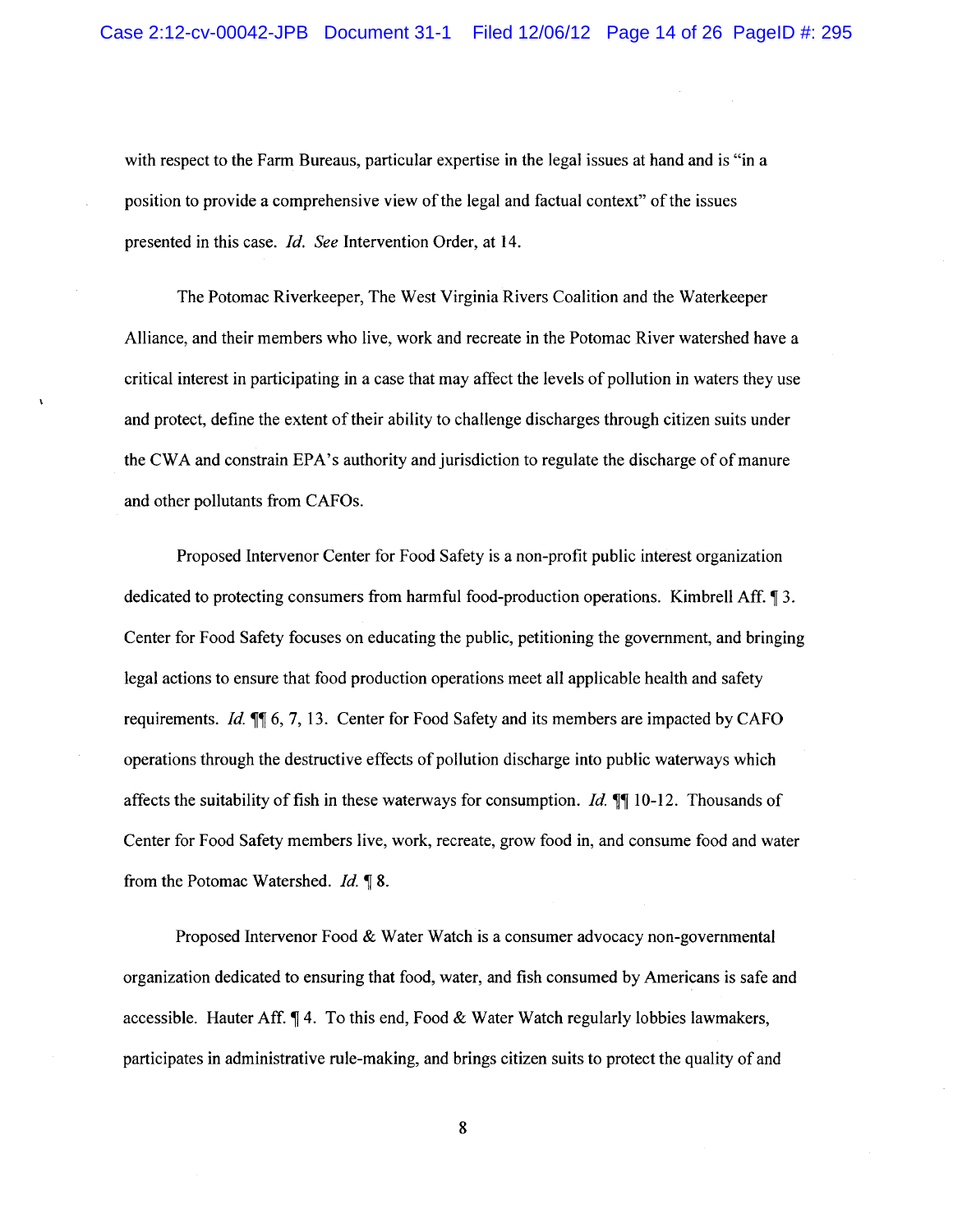access to safe food and water. Id.  $\P$  5, 10. Food & Water Watch has taken a particular interest in defending sources of drinking water from the same forms of nutrient pollution produced and discharged by CAFOs both in West Virginia and nationally. Id.

There is abundant scientific evidence that the discharge of animal waste into surface waters is a serious local and national problem. Yaggi Aff. ¶ 10, 11. CAFOs are a substantial source of pollutants, such as nitrogen, phosphorus, pathogens, and organic enrichment (low dissolved oxygen), that are contributing to surface water quality impairment across the county. Kelble Aff. ¶ 6; Walls Aff. ¶ 9. The adverse impacts associated with CAFO-caused discharges include fish kills, algal blooms, and fish advisories, contamination of drinking water sources, and transmission of disease-causing bacteria and parasites associated with food and waterborne diseases. Kelble Aff.  $\P$  16, 19; Walls Aff.  $\P$  $\P$  9-11; Yaggi Aff.  $\P$  $\P$  10, 11.

The section of the Potomac into which discharges from Plaintiff Alt's CAFO ultimately flow has been designated as impaired by nitrogen and phosphorous resulting in algal blooms and adversely affecting public water supplies and recreation. Walls Aff. ¶ 11. Animal waste in waterways also increases levels of fecal coliform bacteria, some of which can be antibiotic resistant, posing risks to human health. Yaggi Aff. 11; Walls Aff. 11. The tributary of the Potomac, Anderson Run, where Plaintiff Alt's CAFO discharges, has also been designated by the State of West Virginia as biologically impaired and the tributary that feeds Anderson Run, Mudlick Run, is designated as impaired by fecal coliform. Walls Aff.  $\P$  11. These water quality impairments make the water unsafe for human recreation and consumption, as well as negatively affect the aquatic life. Id. More broadly, in the Chesapeake Bay Watershed in which the Alt facility operates, agricultural facilities are by far the largest source of nitrogen and phosphorus pollution in the Bay, resulting in the slow death of a waterbody that was historically one of the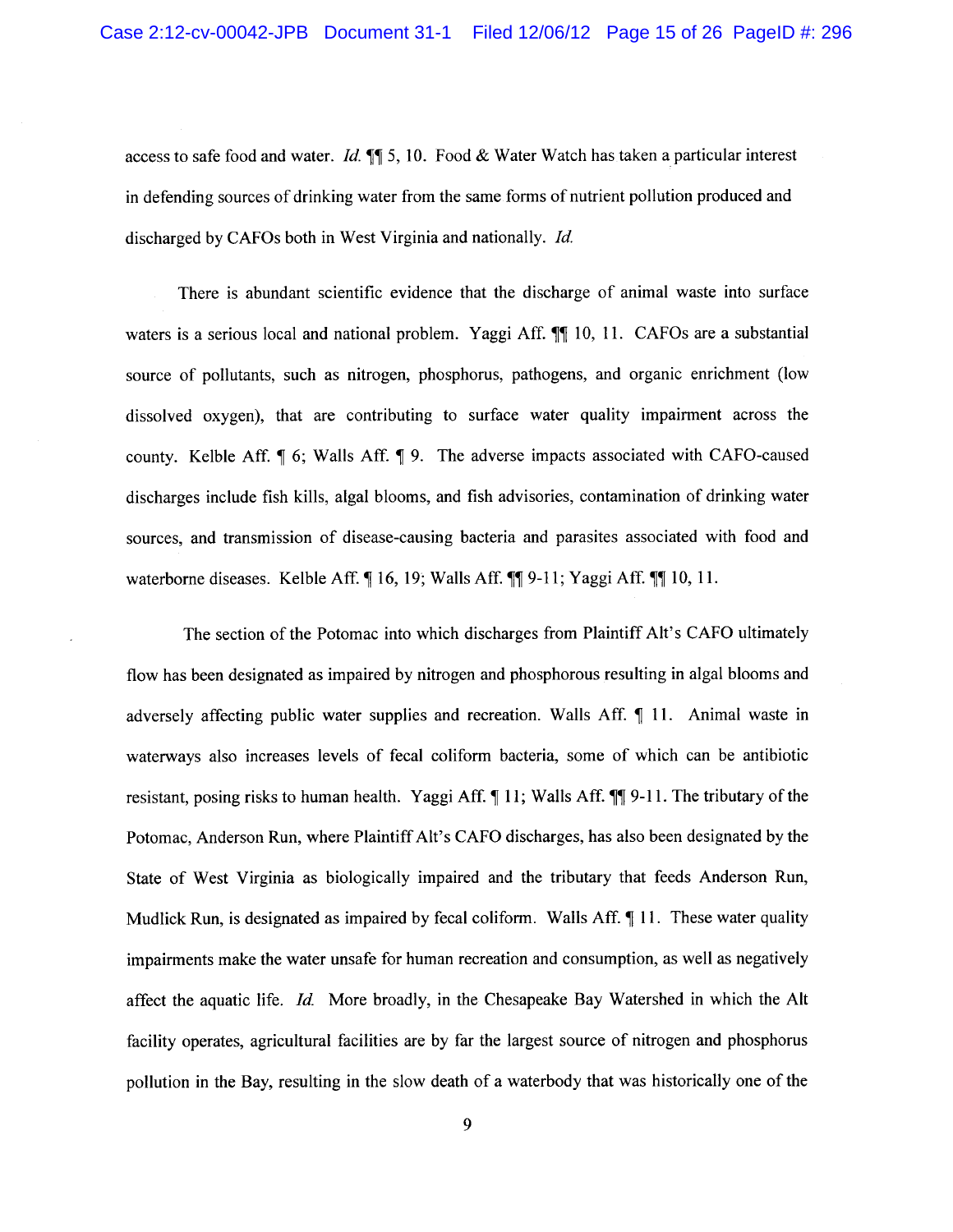the most productive and biologically diverse estuaries in North America. Yaggi Aff. 10, 11; Gertler 15, 16.

Altogether, Proposed Intervenors represent not only their organizations, whose express goals are threatened by the potential de-regulation of discharges from CAFOs under the CWA, but also thousands of individual members, whose use and enjoyment of the water for their business, recreation, swimming, fishing, and consumption are-and will continue to be--impaired by discharges from CAFOs like the Plaintiff's.

#### **ARGUMENT**

### **POINT I**

## PROPOSED INTERVENORS SHOULD BE GRANTED INTERVENTION AS OF **RIGHT**

Pursuant to Rule 24(a) of the Federal Rules of Civil Procedure, "the court must permit anyone to intervene who:  $(1)$  makes a timely motion to intervene;  $(2)$  claims an interest relating to the subject of the action;  $(3)$  is so situated that disposing of the action may as a practical matter impair or impede the movant's ability to protect that interest; and (4) whose interest is not adequately represented by the existing parties. Fed. R. Civ. P. 24(a); Teague v. Bakker, 931 F.2d 259, 260-61 (4th Cir. 1991).

#### A. The Proposed Intervenors' Motion is Timely

In determining whether a motion to intervene has been timely filed, courts consider (1) the purposes for which intervention is sought; (2) whether the [party] seeking intervention moved promptly when [it] knew or should have known of [its] interest in the case; (3) prejudice, if any, to the existing parties if the intervention is allowed; (4) existence of special circumstances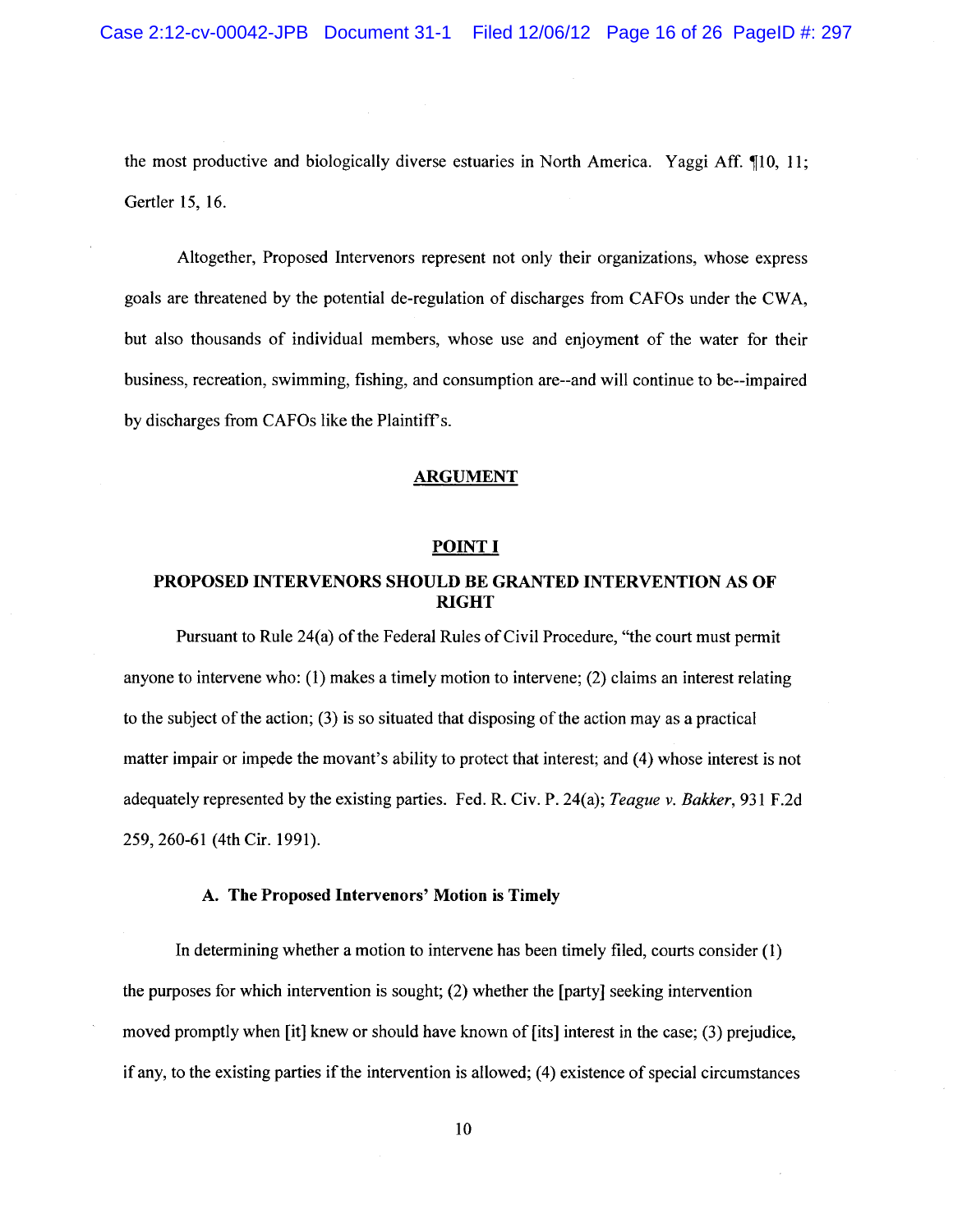militating for or against the particular intervention sought. Geico Gen. Ins. Co. v. Shurak, No. 5:05-CV-179, 2006 WL 1210324, at \*2 (N.D. W. Va. May 3, 2006) (citing Lane v. Bethlehem Steel Corp., 93 F.R.D. 611, 616 (D. Md. 1982)). The most important consideration in deciding whether a motion for intervention is untimely is whether the delay in moving for intervention will prejudice the existing parties. McDonald v. E. J. Lavino Co., 430 F.2d 1065, 1073 (5th Cir. 1970); Wright and Miller,  $\S$  1916. The absence of prejudice supports finding the motion to be timely. See Hill v. Western Elec. Co., 672 F.2d 381 (4th Cir. 1982). While the court will necessarily consider the element of time, the mere lapse of time by itself does not make an application untimely. Sierra Club v. Espy, 18 F.3d 1202 (5th Cir. 1994); Wright and Miller, § 1916.

Here, Proposed Intervenors seek intervention to protect their significant interests in public health and the quality of local and national waterways for drinking water, recreation, food production, aquatic life, aesthetics, and other beneficial uses; and to preserve the full scope of the CWA and the EPA's authority thereunder to address pollution from CAFOs. Proposed Intervenors moved promptly upon the Farm Bureaus' interventions and upon the parties' narrowing of the issues at stake to a strictly legal question affecting the regulation of discharges from CAFOs throughout the country. No parties will be prejudiced by the proposed intervention, as the litigation is in its early stages and intervention will not cause any delay.

## B. The Proposed Intervenors Have an Interest Related to the Subject of this Action

The "interest" described in Rule  $24(a)(2)$  is a "significantly protectable interest." United States. v. Exxonmobil Corp., 264 F.R.D. 242, 243 (N.D. W. Va. 2010). To determine whether a proposed intervenor has such an interest, the Fourth Circuit has emphasized that "liberal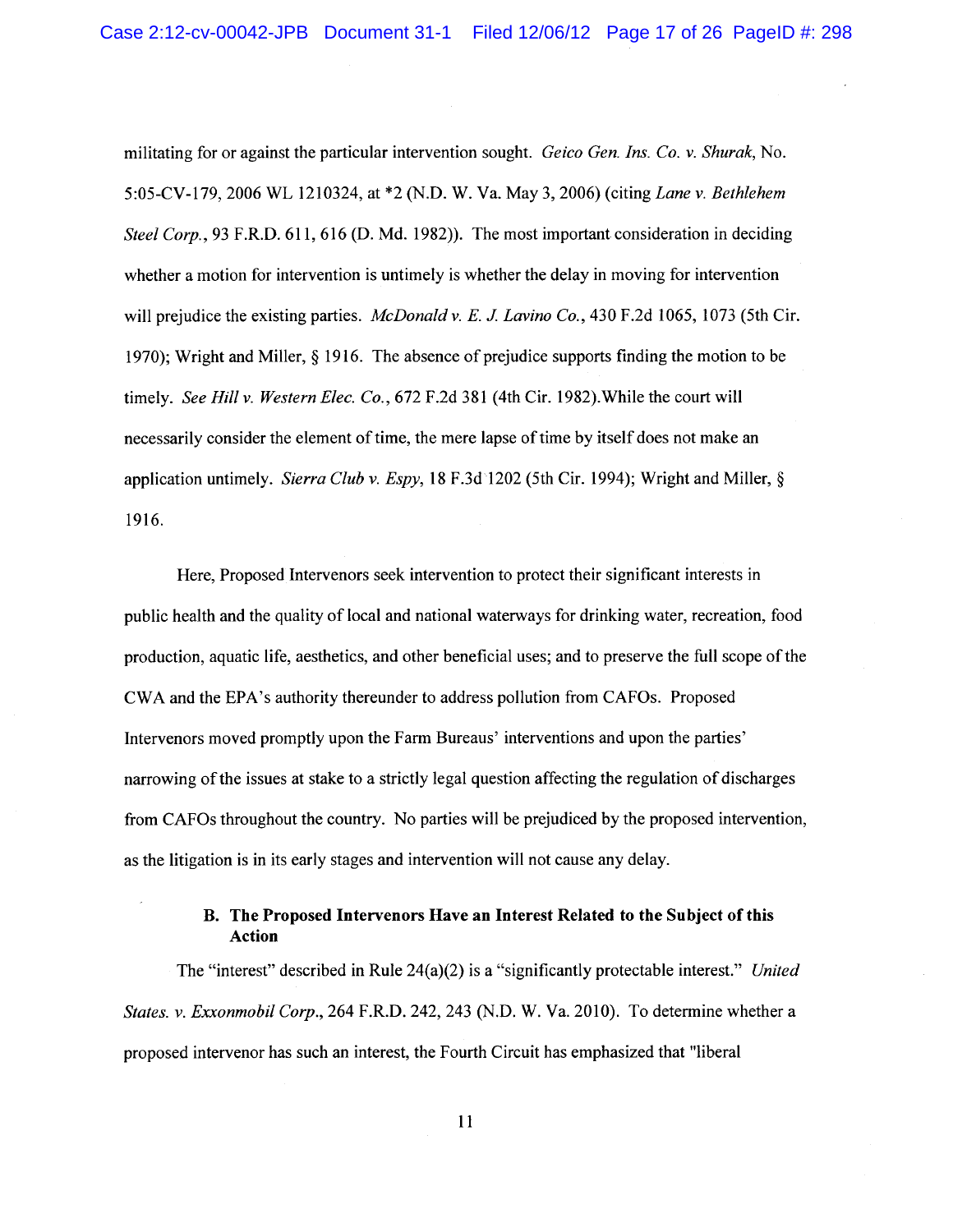intervention is desirable to dispose of as much of a controversy 'involving as many apparently concerned persons as is compatible with efficiency and due process." Feller v. Brock, 802 F.2d 722, 729 (4th Cir. 1986) (quoting *Nuesse v. Camp*, 385 F.2d 694, 700 (D.C. Cir. 1967)).

Proposed Intervenors qualify as "apparently concerned persons" because the central issue in this case is a legal one, the resolution of which will reach a broad range of future actors, including farmers, fishermen, residents, and environmental groups. Proposed Intervenors, as citizen-based environmental and food-safety groups, are entitled to intervention in this action as a matter of right so they may represent their members and all residents of the watershed by protecting their environmental, recreational, and economic interests in maintaining clean, usable waterways and a healthy food and water supply.

As this Court noted in its Order granting the Farm Bureau's intervention, the law in this district favors liberal intervention.<sup>2</sup> Intervention Order at 8. In *Ohio Valley Envtl. Coalition v.* Horinko, 279 F.Supp.2d 732, 739 n.4 (S.D. W.Va. 2003), the court allowed 15 defendant intervenors, and nearly 20 plaintiff-side intervenors. Intervenors included West Virginia Rivers Coalition, Inc. (a movant here) and Greenbrier River Watershed Association. Id. Municipal intervenors were also granted intervention specifically because they would "suffer injury in fact" from a reduction in water quality in West Virginia's rivers." *Id.* at 745. Under this liberal standard, Proposed Intervenors' motion should be granted. Here, as in *Ohio Valley*, degradation of water quality is at issue. Proposed Intervenors have a right to intervene in this action to protect their interests in maintaining the quality of waterways impacted by CAFOs and ensuring that the water and fish in these waterways are safe for consumption. If the EPA and CWA

<sup>&</sup>lt;sup>2</sup> The Court should also note that Congress provided citizens with a statutory right to intervene in any enforcement action brought by the EPA Administrator. See 33 U.S.C. § 1365(b)(1)(b). This strongly suggests that Proposed Intervenors have a right to intervene in a pre-enforcement challenge brought by a regulated party, where the very same interests are implicated.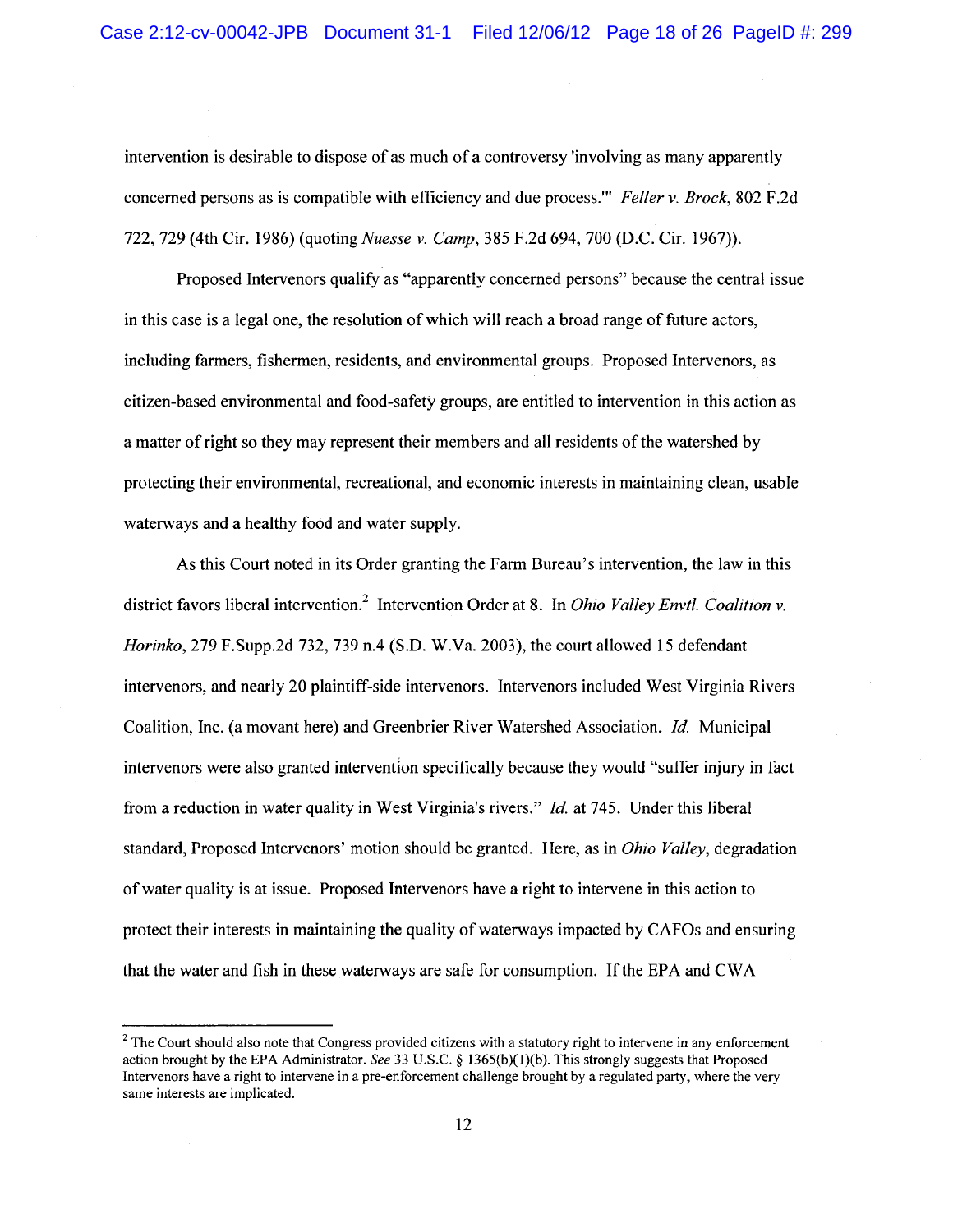delegated states are unable to regulate manure and litter discharge from CAFOs, the waters of the Potomac River and throughout the country will be severely degraded, thus compromising Proposed Intervenors' "significantly protectable interest". United States v. Exxonmobil Corp.; 264 F.R.D. at 243. Moreover, because their primary goal—protecting the Potomac River and other waterways from pollution—will be undermined if this Court decides as a matter of law that these types of pollution discharges from CAFOs do not require a NPDES permit, the Proposed Intervenors have a specific interest in the litigation at hand.

## C. The Disposition of This Action may Impair or Impede Proposed **Intervenors' Ability to Protect Their Interest**

The relevant inquiry is whether the Proposed Intervenors "will be practically disadvantaged if not permitted to intervene." Shenandoah Riverkeeper v. Ox Paperboard, LLC, No. 3:11-CV-17, 2011 WL 1870233, at \*3 (N.D. W. Va. May 16, 2011); Intervention Order at 10-11. As this Court noted in its Order granting intervention to the Farm Bureau Intervenors, several courts have held that "stare decisis by itself supplies the practical disadvantage that is required for intervention under Rule 24(a)(2)." Intervention Order at 10-11 (citation omitted).

Proposed Intervenors have regularly engaged in litigation as plaintiffs in citizens suits and intervenors in enforcement actions against CAFOs in order to advance their organizations' interest in minimizing the pollution of local waterways. Yaggi Aff.  $\P$  15; Walls Aff.  $\P$  19; Kimbrell Aff. ¶ 13; Hauter Aff. ¶ 10. In the present case, Plaintiff and Plaintiff Intervenors urge an expanded view of the agricultural stormwater exemption that would remove a significant portion of CAFO discharges from the EPA's regulatory jurisdiction and, accordingly, result in increased pollution of waterbodies that are already impaired by CAFO pollution. Proposed Intervenors would plainly be practically disadvantaged by *stare decisis* if this court embraces a broad interpretation of the exemption. As this Court has recognized, its ruling here on the legal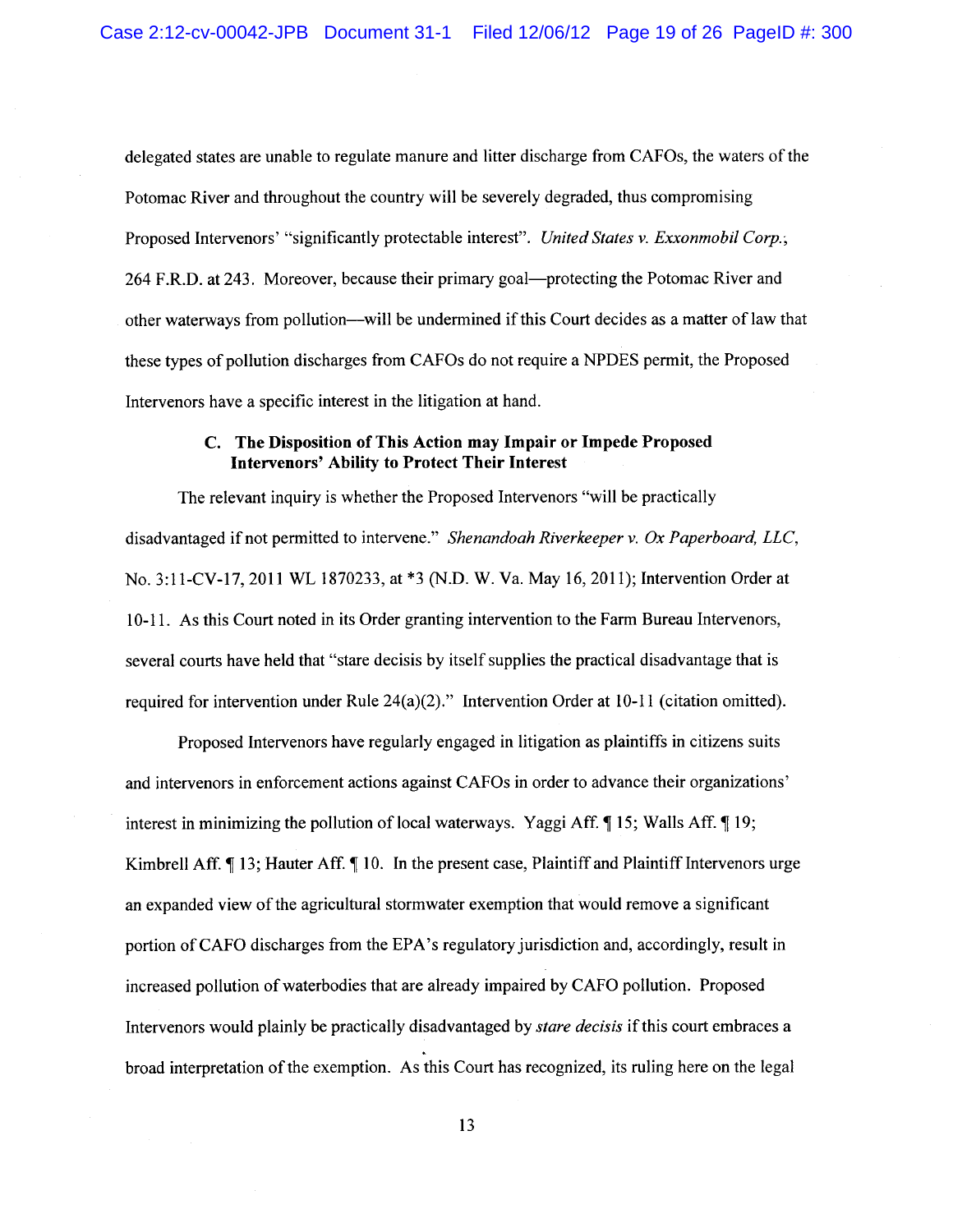issue presented may impact the legal obligations of "every large [CAFO]" in the country. Intervention Order at 9. This interpretation would deprive Proposed Intervenors and other citizens of a significant advocacy tool for challenging a major source of water pollution across the country.

Furthermore, Proposed Intervenors' efforts to monitor and raise awareness about pollution by CAFOs relies in part on the present scope of the EPA's jurisdiction to fully investigate all areas of CAFOs and make factual findings of noncompliance with regulations. Curtailment of the EPA's regulatory authority over discharges originating from large portions of these operations is likely to undermine Proposed Intervenors' access to essential information for their efforts.

## D. Proposed Intervenors' Interests Are Not Adequately Represented by the **Existing Parties.**

As recognized in this Court's order granting AFBF and WVBF intervention: "[t]he most important factor in determining adequacy of representation is how the interest of the [proposed intervenors] compares with the interests of the present parties." Shenandoah Riverkeeper, 2011 WL 1870233, at \*3, (citing Brennan v. N.Y.C. Bd. of Educ., 260 F.3d 123 (2d Cir. 2001); Intervention Order at 12. The burden of demonstrating inadequate representation under Rule 24 "should be treated as minimal." Teague v. Bakker, 931 F.2d at 262 (citing Trbovich v. United Mine Workers, 404 U.S. 528, 538 n.10 (1972)); see also Dimond v. Dist. of Columbia, 792 F.2d 179, 192 (D.C. Cir. 1986) (observing that the burden of showing that existing parties to litigation will not adequately represent a prospective intervenor's interests is "not onerous," and an applicant need only show that "representation of [its] interest 'may be' inadequate, not that representation will in fact be inadequate"). Intervention Order at 12.

14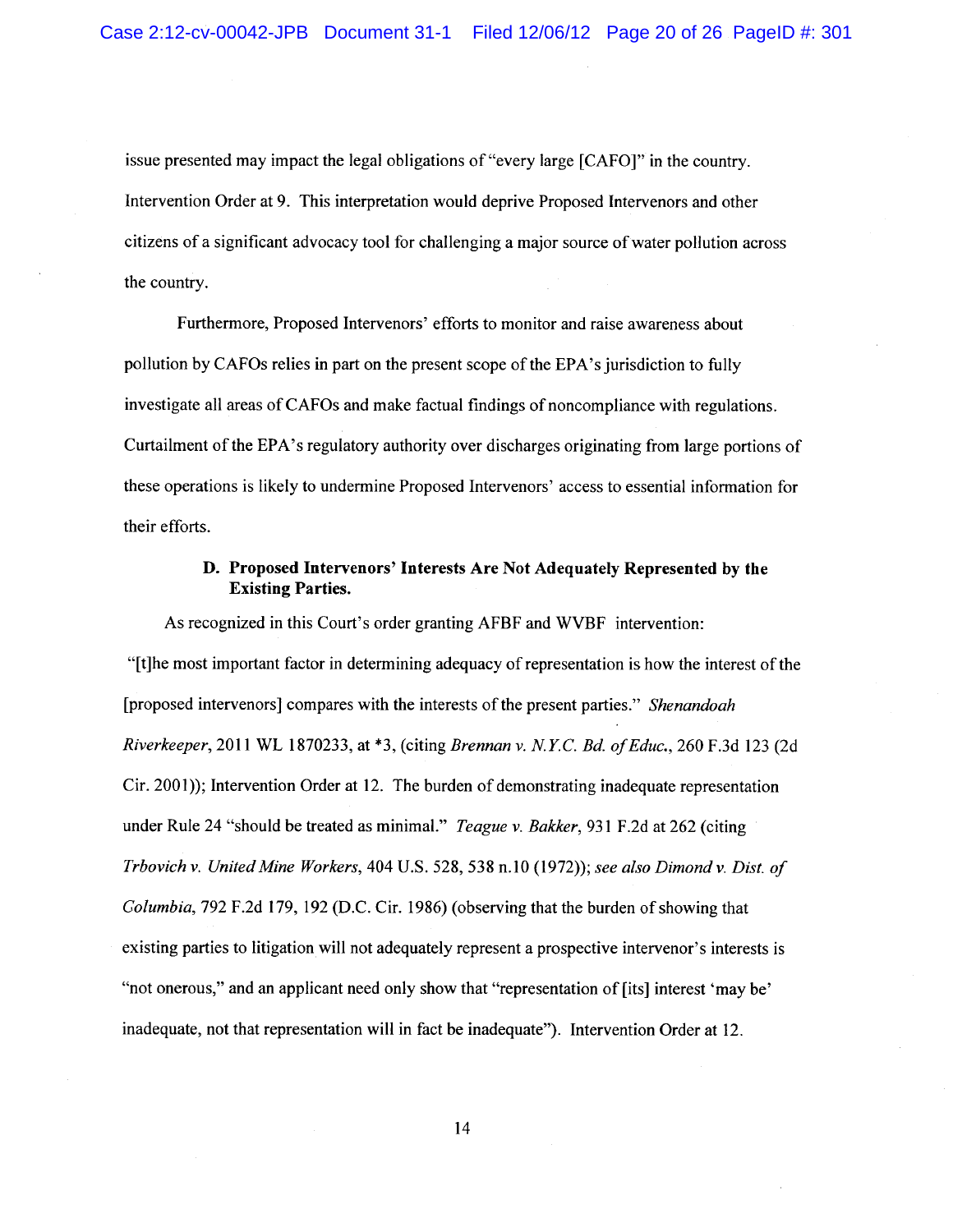Courts have recognized a number of ways in which the kinds of interests asserted by the Proposed Intervenors may not be adequately represented. For example, the Fourth Circuit has found representation to be inadequate when an existing party's assertion of its claims "might be less vigorous" than the intervenors' assertion of their claims. Teague, 931 F.2d at 262 (observing that financial constraints on another party's ability to defend a position may weigh in favor of finding that intervenors' interests are not adequately represented). Similarly, the Fourth Circuit has found intervention to be appropriate where a defendant-intervenor environmental group would not have its interest adequately represented by the administrative agency defendant despite sharing some objectives. In re Sierra Club, 945 F.2d 776 (4th Cir. 1991) (recognizing the environmental group was opposed to the issuance of the permit whereas the state agency should, on theory, represent the interests of all citizens of the state, including those who might be proponents of new hazardous waste facilities).

Moreover, a mere "tactical similarity" to the "present legal contentions" of a party and a proposed intervenor does not assure adequacy of representation or preclude an intervenor from the opportunity to appear. See Sierra Club v. Robertson, 960 F.2d 83, 86 (8th Cir. 1992) at 85 (allowing the state of Arkansas to intervene as a plaintiff where the other plaintiffs were private individuals and environmental organizations). In *Roberston*, the court explained that the state had a duty to all citizens, an interest in protecting its tourism industry, and a duty to protect its tax revenues, whereas the environmental groups had a specific duty to their individual members and their group mission. Id.

As a government entity, EPA serves additional constituencies who may have interests that differ from those of the Proposed Intervenors. See Dimond, 792 F.2d at 192-93 (finding a government entity "would be shirking its duty were it to advance [an individual's] narrower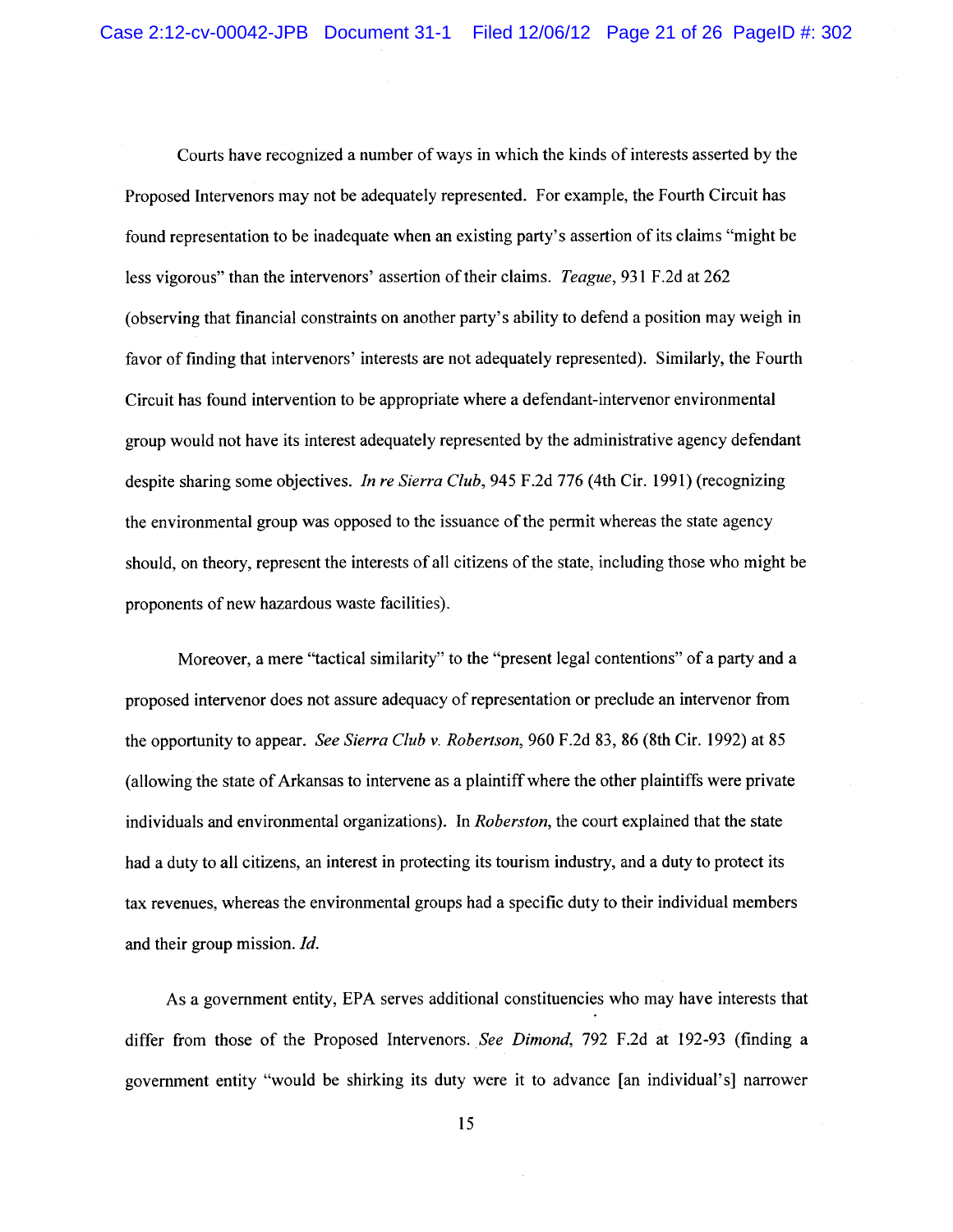interest at the expense of its representation of the general public interest"). Proposed Intervenors' expectation that EPA will enforce the CWA, based in part on its environmental mission and the specific duties entrusted to EPA by law, see, e.g., 33 U.S.C. §§ 1251(d), 1344; 42 U.S.C. § 7609, does not require Proposed Intervenors to rely solely on EPA to defend their interests. "Although there may be a partial congruence of interests, that does not guarantee the adequacy of representation." Fund for Animals, Inc. v. Norton, 322 F.3d 728, 737 (D.C. Cir. 2003) (granting intervention where federal defendant and movant's interests "might diverge" during the course of litigation"). This is especially true in this case because Proposed Intervenors have independent authority to enforce the CWA themselves under the citizen suit provision.

More importantly, no existing party to this action represents the perspective and knowledge brought by movants and their members within the Potomac Watershed. Courts have often found that the government does not adequately represent intervenors because "government entities are usually charged with 'representing the interests of the American people,' whereas aspiring intervenors . . ., are dedicated to representing their personal interests or the interests of their members." County of San Miguel, Colo. v. MacDonald, 244 F.R.D. 36, 48 (D.D.C. 2007) (quoting Fund for Animals, 322 F.3d at 736; see also Sierra Club v. Glickman, 82 F.3d 106 (5th Cir. 1996) (holding that the USDA would not adequately represent the Farm Bureau's members' interests, as the government must represent the broad public interest, not just concerns of one industry). In the present case, Proposed Intervenors have specific knowledge about the Potomac Watershed and significant experience in CWA litigation involving CAFOs. See Yaggi Aff. 15; Walls Aff. 11 19, 20; National Pork Producers Council v. EPA, 635 F.3d 738 (5th Cir. 2011); Waterkeeper Alliance, Inc. v. EPA, 399 F.3d 486 (2d Cir. 2005).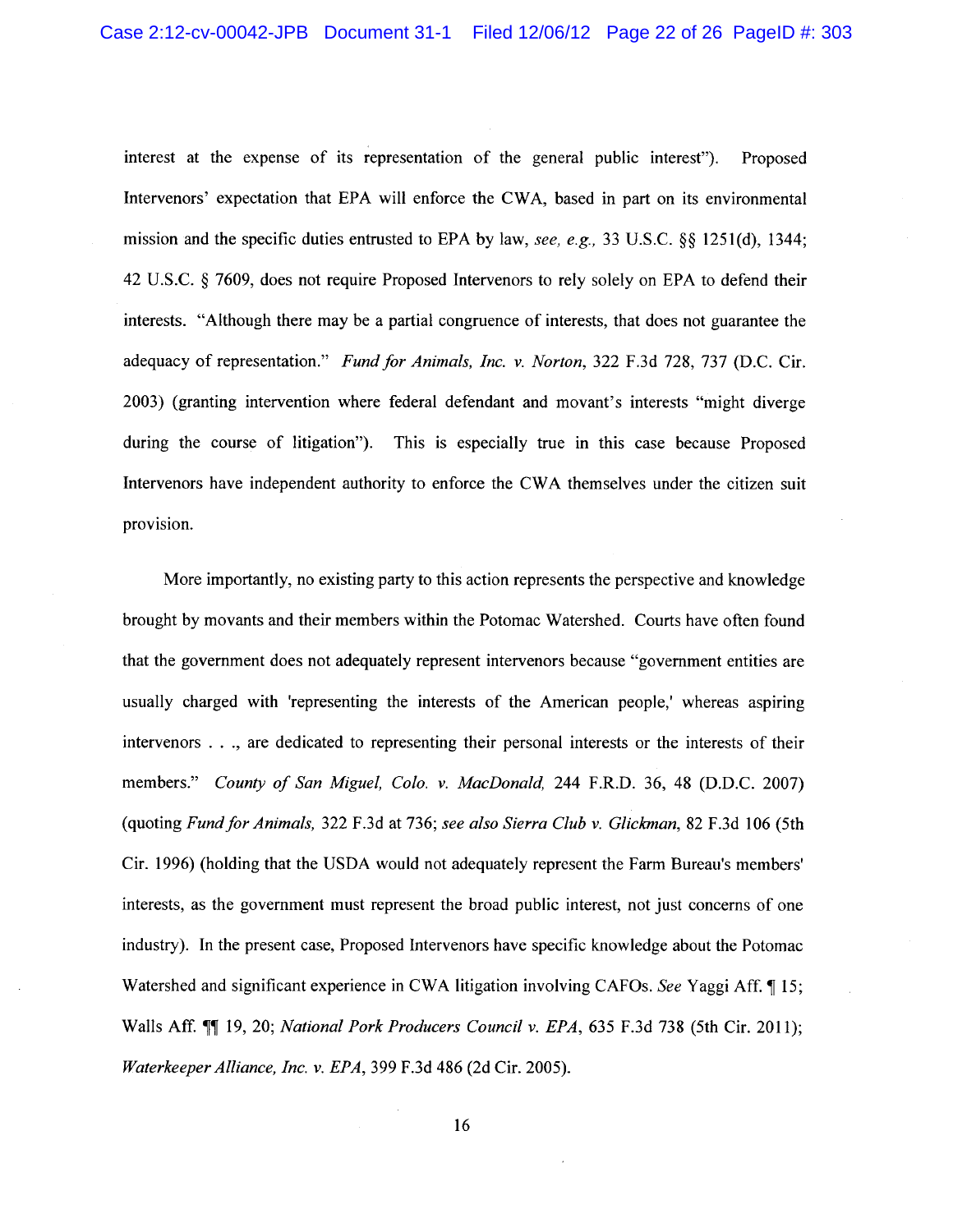Finally, Proposed Intervenors' interests are not fully aligned with those of the EPA. As an agency of the federal government, the EPA represents the broad interests of the United States, whereas Proposed Intervenors are specifically concerned with how the instant action will impact their local members' health, wellbeing, and safety, as well as their organizations' ability to carry out their organizational missions. Although Proposed Intervenors and the EPA share a common interest in upholding the CWA and EPA regulations requiring discharging CAFOs to apply for a NPDES permits, that shared interest does not provide assurance that Plaintiff Intervenors' particular interests will be adequately represented. Indeed, Proposed Interveners have often found themselves at odds with the EPA over their regulation of the CAFO industry, and at times, have even proceeded as Plaintiffs against the EPA on CAFO-related rulemakings. See Waterkeeper Alliance, Inc. v. EPA, 399 F.3d 486 (2d Cir. 2005). In addition, Proposed Intervenors are in a position to provide a comprehensive view of the legal and factual context of the actions taken by EPA in this matter and to fully articulate how a ruling contrary to their interests will have an adverse impact on the food and water supply.

Therefore, because the outcome of this action is likely to impede Proposed Intervenors' "significantly protectable interest[s]" in protecting public health and the quality of local and national waterways, and because these interests are not adequately represented by government Defendant, this Court should grant Proposed Intervenors' motion to intervene as of right. Donaldson v. United States, 400 U.S. 517, 531 (1971).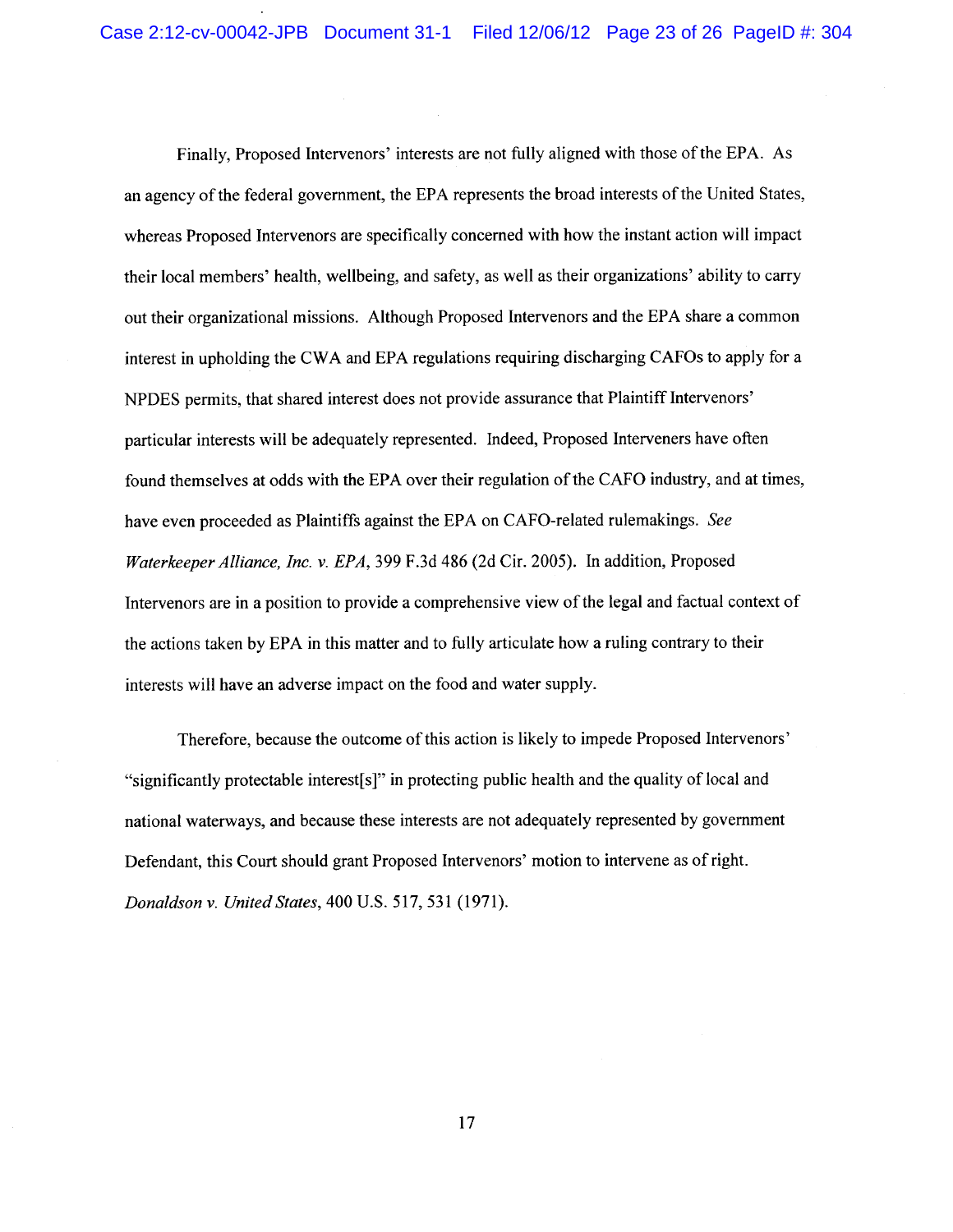Case 2:12-cv-00042-JPB Document 31-1 Filed 12/06/12 Page 24 of 26 PageID #: 305

### **POINT II**

### IN THE ALTERNATIVE, PROPOSED INTERVENORS SHOULD BE GRANTED PERMISSIVE INTERVENTION.

Proposed Intervenors satisfy the prerequisites for permissive intervention under F.R.C.P.

24 (b). Rule 24 (b) states, in relevant part:

(1) On timely motion, the court may permit anyone to intervene who: (A) is given a conditional right to intervene by a federal statute; or (B) has a claim or defense that shares with the main action a common question of law or fact....

(3) Delay or Prejudice. In exercising its discretion, the court must consider whether the intervention will unduly delay or prejudice the adjudication of the original parties' rights.

The Fourth Circuit has held that a motion for permissive intervention "lies within the sound" discretion of the trial court." Smith v. Pennington, 352 F.3d 884, 892 (4th Cir. 2003). In exercising this discretion, however, a court is guided by established standards. *Hill v. Western* Electric Co, Inc., 672 F.2d at 386. These standards support the granting of Proposed Intervenors' motion in this case.

As detailed above, Proposed Intervenors share with the existing parties an interest in the legal question presented here: namely, the scope of the agricultural stormwater discharge exemption from NPDES permit requirements. Proposed Intervenors seek resolution on the exact same legal issue the Plaintiff has raised as her defense, with no additional questions for the court. See, Wright & Miller, Civil 3d § 1911 Common Question of Law or Fact ("If there is a common question of law or fact, the requirement of the rule has been satisfied and it is then discretionary with the court whether to allow intervention").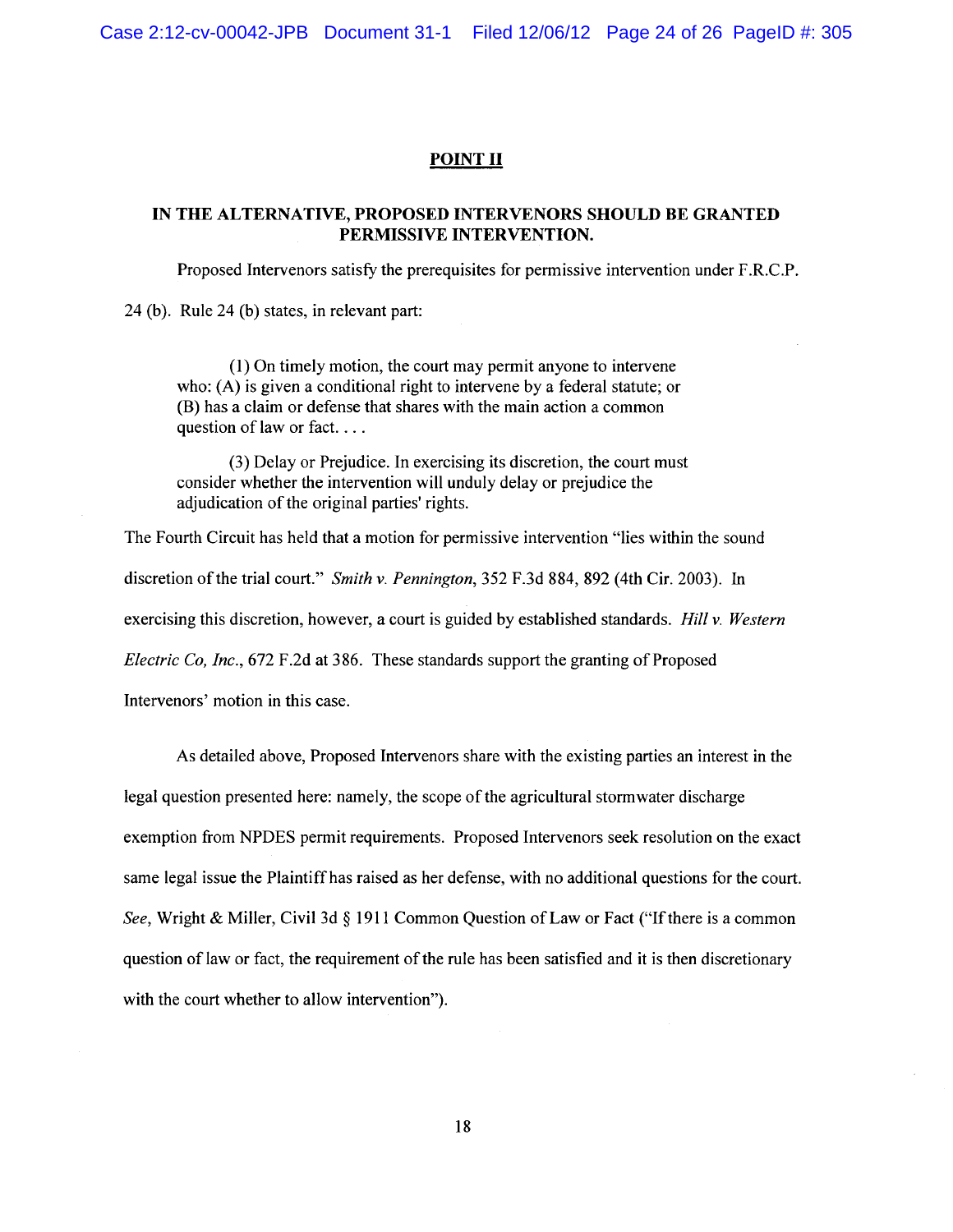Most importantly, Proposed Intervenors' participation in this case would not "unduly delay or prejudice the adjudication of the Original parties' rights." Fed. R. Civ. P. 24 (b). Potential prejudice to either of the original parties has been described as "the most important consideration" in a trial court's consideration of a Rule 24 (b) motion. *Hill v. Western Electric*, 672 F.2d at 386. In particular, courts will look to whether intervention would delay relief for "long-standing iniquities." *Id.* Here, this case is at the earliest of stages, and no party would be prejudiced by Proposed Intervenors' participation.

Defendant EPA plainly will not be prejudiced by intervention, and they do not oppose Proposed Intervenors' motion. Neither will the Plaintiff be prejudiced by permissive intervention here. Plaintiff did not oppose the intervention of either the American Farm Bureau or the West Virginia Farm Bureau, which this court has granted. Intervention here will not expand the scope of this litigation farther than it is at present. *Cf. Rich v. KIS California, Inc.*, 121 F.R.D. 254, 260 (M.D.N.C 198) (denying permissive intervention when intervenors would unduly expand scope of litigation). The same concerns for judicial economy which supported the Farm Bureau Intervenors support intervention here.

Intervention is further supported because this case deals with a pure question of law. Proposed Intervenors would not seek discovery, nor would they complicate the course of litigation. See Capacchione v. Charlotte-Mecklenburg Bd. of Educ., 179 F.R.D. 505, 509 (W.D.N.C. 1998) (granting permissive intervention over opposition, noting that mere addition of set of attorneys would not unduly prejudice original parties). Plaintiff Alt will not suffer any delay in seeking the relief requested should intervention be granted.

19